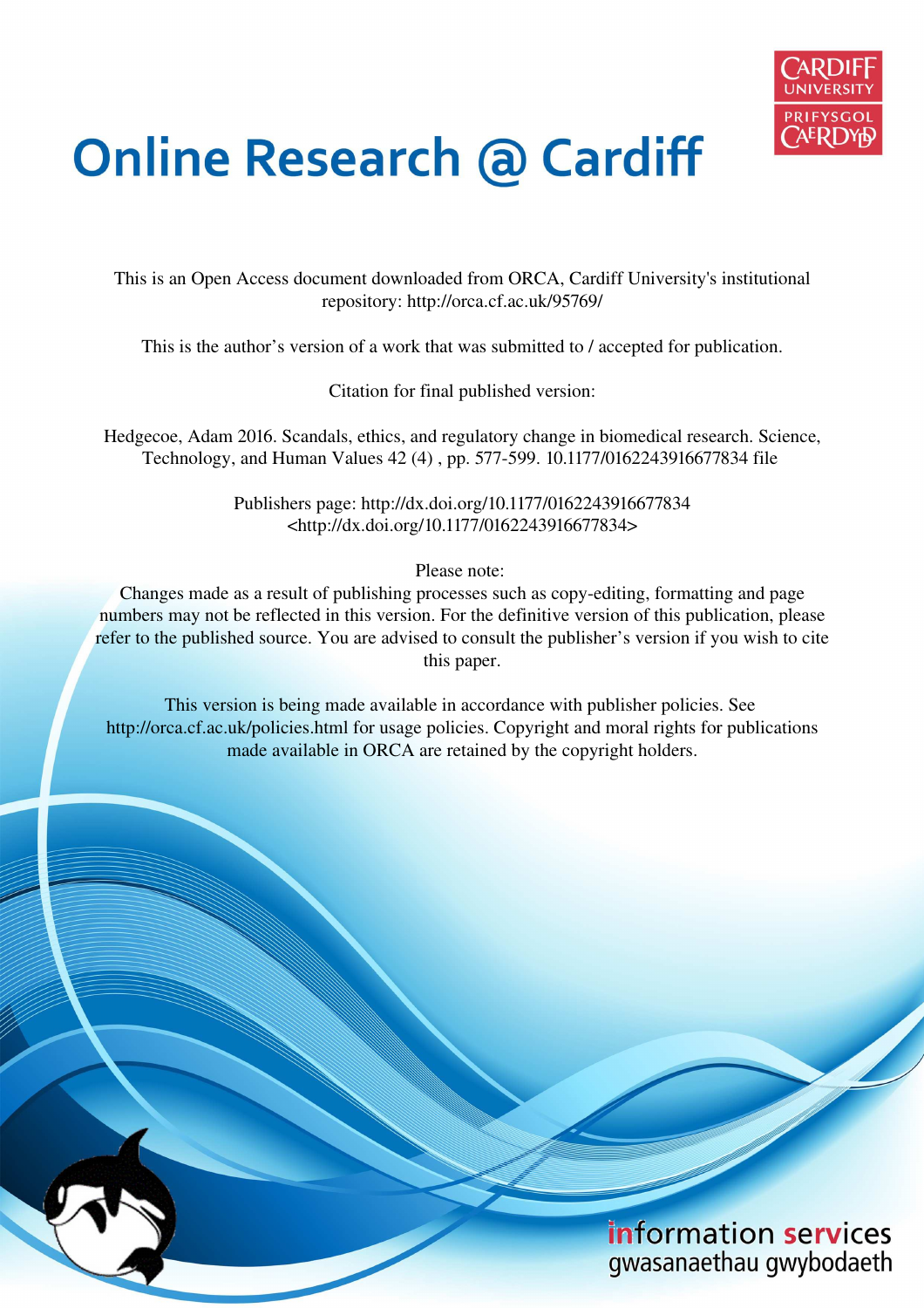## **Scandals, Ethics and regulatory change in biomedical research**

Adam Hedgecoe, Cardiff School of Social Science, Cardiff University, Glamorgan Building, Cardiff, CF10 3WT hedgecoeam@cardiff.ac.uk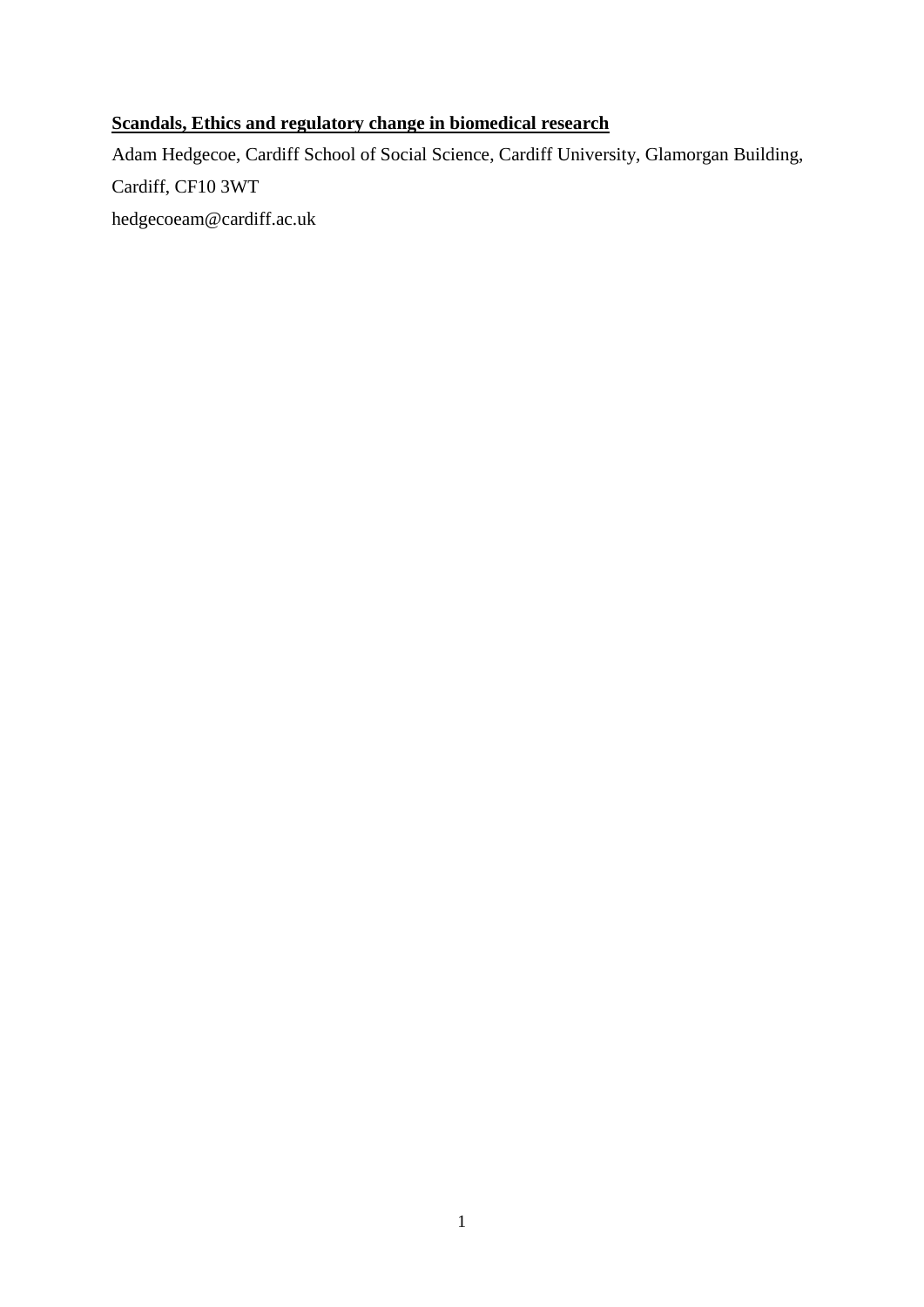## **Scandals, Ethics and regulatory change in biomedical research**

### **Abstract**

This paper explores how a particular form of regulation—prior ethical review of research developed over time in a specific context, testing the claims of standard explanations for such change (which center on the role of exogenous shocks in the form of research scandals) against more recent theoretical approaches to institutional changes, which emphasize the role of gradual change. To makes its case, the paper draws on archival and interview material focusing on the research ethics review system in the UK National Health Service. Key insights center on the minimal role scandals play in shaping changes in this regulatory setting and how these depend upon the absence of a single coherent profession (and accompanying social contract) associated with biomedical research.

## **Introduction**

Do scandals drive regulatory change? Are changes in the rules and the systems that oversee them in the case of say, medicine, the result of scandals in the medical profession? In perhaps the clearest exploration of these ideas in the regulation of *clinical* practice in the UK, Mary Dixon-Woods and colleagues posit a direct link between the activities of "bad apple" doctors, ensuing scandals, and subsequent changes to the system of professional self-regulation of UK doctors. They suggest that professional failure to deal with and prevent further scandals undermined the social contract between the state, public and the profession, and led to an overthrow of 150 years' worth of self-regulation (Dixon-Woods, Yeung, and Bosk 2011).

Turning from doctors' clinical practice to *research* activity, we might also conclude that, given that the regulation and oversight of research has grown considerably in the past fifty years––science, particularly biomedical research is far more regulated than before––such changes might also be responses to a series of research scandals. The most obvious regulatory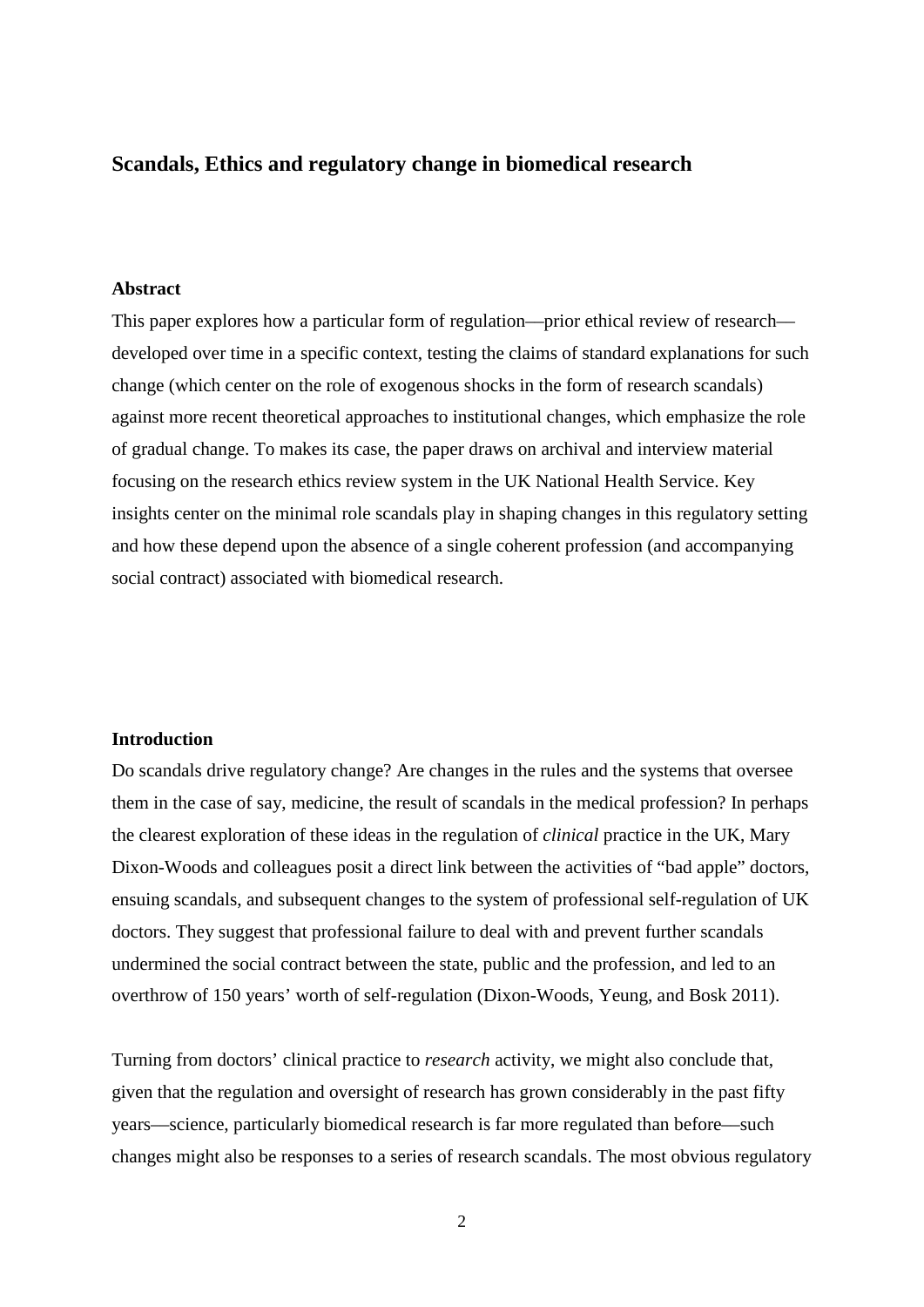growth has been in the bodies responsible for the oversight of research, on ethical grounds, before it is done (a process referred to here as "prior ethical review") ––for example, IRBs in the US, RECs in the UK, REBs in Canada––which have become progressively more powerful, with more kinds of research falling under their remit, and with greater control over the research they oversee. Drawing on archival and interview data this paper explores the expansion of prior ethical review of research in a specific setting––Research Ethics Committees (RECs) in the UK National Health Service (NHS)––with a view to understanding why such changes occur.

In theoretical terms, given its dominant role in framing debates about the development and shape of organizations, it is unsurprising that neo-institutionalism – in the form of DiMaggio and Powell's (1983) ideas about isomorphism at least – offers a useful initial analysis of NHS RECs. These authors' central point – that institutions tend to mimic the form and structure of other more successful institutions to gain legitimacy – certainly makes sense in terms of the origins of RECs in the NHS, which arose out of a report published by the Royal College of Physicians (RCP) in July 1967. The *Report of the Committee on the Supervision of the Ethics of Clinical Investigations in Institutions* argues that each hospital authority ought to ensure "that all projects were approved by a group of doctors including those experienced in clinical investigation" (Royal College of Physicians of London 1967:4) in order to ensure that "all clinical investigations carried out within its hospital or institution are ethical and conducted with the optimum technical skill".

In what is a clear example of coercive isomorphism (DiMaggio and Powell 1983), where direct pressure from other organizations results in institutional change, this report was a response to a memo sent by the US Surgeon General, stating that research funded by the US Public Health Service had to be reviewed by a committee focusing on ethics (Office of the Surgeon General 1966). As a result of this, medical researchers at University College London (UCL) asked their colleague, Max Rosenheim, then President of the RCP, to convene a committee to develop proposals in this area (Avery Jones, Dornhorst and Laurence, 1966). (For more detail, see Hedgecoe 2009, Hazelgrove 2002).

While it is certainly the case that the spread of prior ethics review to other countries can be seen as the result of isomorphic mechanisms such as Good Clinical Practice Guidelines of the ICH or the development and marketing of training courses for new ethics committee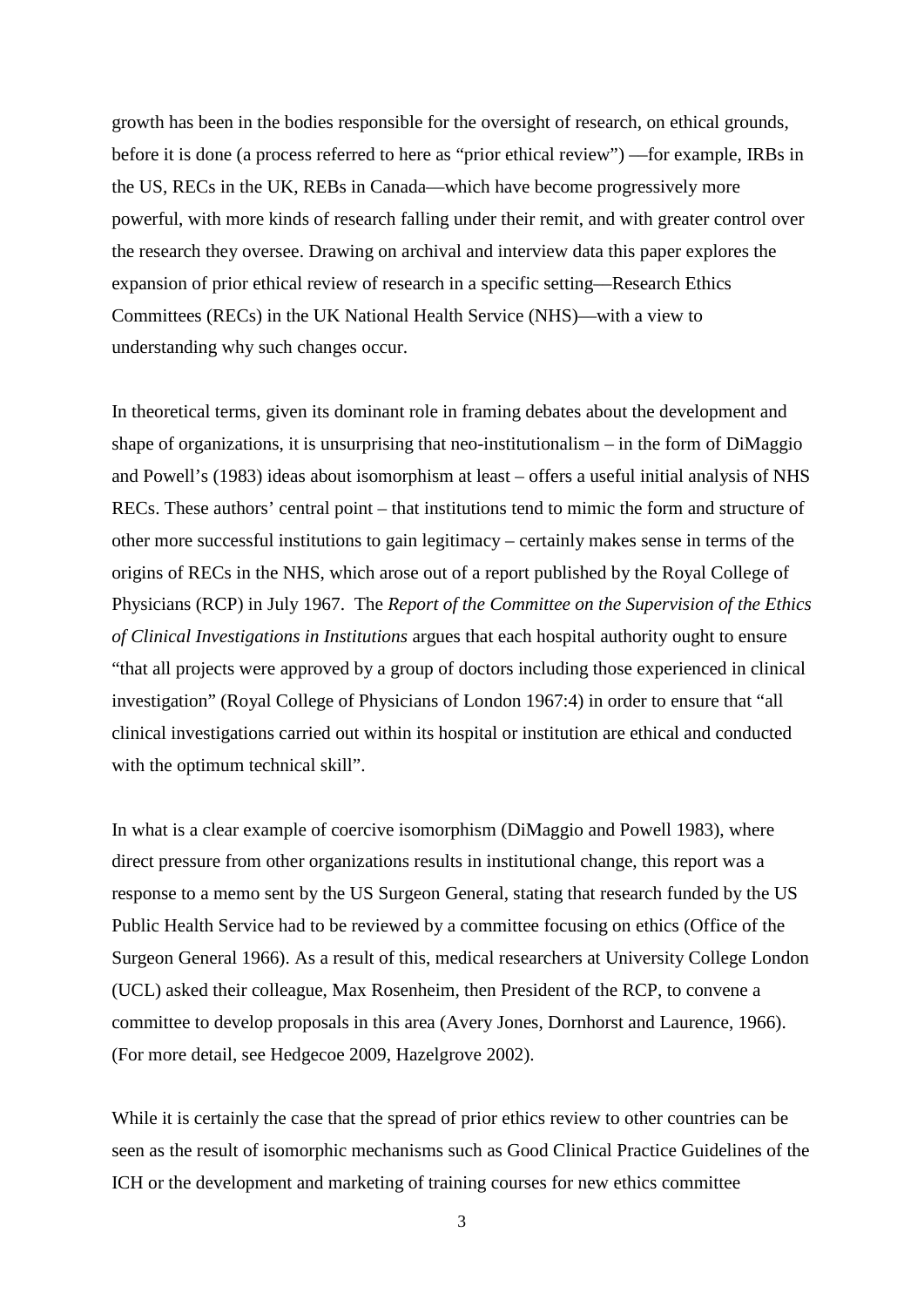members (Petryna 2009; Douglas-Jones 2015), comparison of the REC system in the UK with the US system of IRB highlights how *un*-isomorphic these two systems are. For example, in the case of research taking place at many different sites (such as pharmaceutical research), both systems have faced the challenge of ensuring research subject safety while limiting the regulatory burden of applying to dozens of different review bodies. The in the US, debates around multicenter research have continued for decades (Levine and Caplan 1986; Christian et al 2002; Mascette et al 2012; Ervin et al 2015), with only very recently there being any solid policy development encouraging a single IRB review to cover many different sites (NIH 2016). In comparison, as we will see later in this paper, in the UK, multicenter RECs (MRECs) were set up in 1997 and have since become the dominant model for RECs in the NHS. If isomorphic explanations were applicable to these two systems once RECs and IRBs had been set up, we would expect greater structural resemblance than there is.

The obvious alternative theoretical tradition to explain change in the REC system is that of punctuated equilibrium, which argues that "[s]ystems evolve through the alternation of periods of equilibrium, in which persistent underlying structures permit only incremental changes, and periods of revolution, in which these underlying structures are fundamentally altered" (Gersick 1991:11). Such a model has been applied to regulatory systems in general (Krapohl 2007) and in the context of ethics review systems it is reasonable to argue that the punctuated equilibrium model of institutional change is the dominant theoretical resource. For example Van den Hoonaard (2001) argues that, driven by "moral panics" in response to widely publicized research scandals, change in ethics review systems is characterized by a pattern of "punctuated equilibrium" (see also Fitzgerald 2005). While the terminology might change – to concerns about the "controversy machine" (Chalmers and Pettit 1998; Pettit 1992) or "disaster response" (Bozeman and Hirsch 2006) – the model used to explain changes in ethics review systems follows the same structure and direction: a widely reported research scandal produces a hurried and disproportionate response on the part of policymakers and regulators, "clamping down" on research, expanding the range of topics requiring prior review and unnecessarily restricting researchers' activities. Such a model implies quite clear, and indeed testable, expectations about changes in ethics review. The first is that, by and large, changes in ethics review systems should be preceded by research scandals – high profile events indicating a failure in the regulatory system. The second is that such scandals, when they take place, should directly result in changes to ethics review.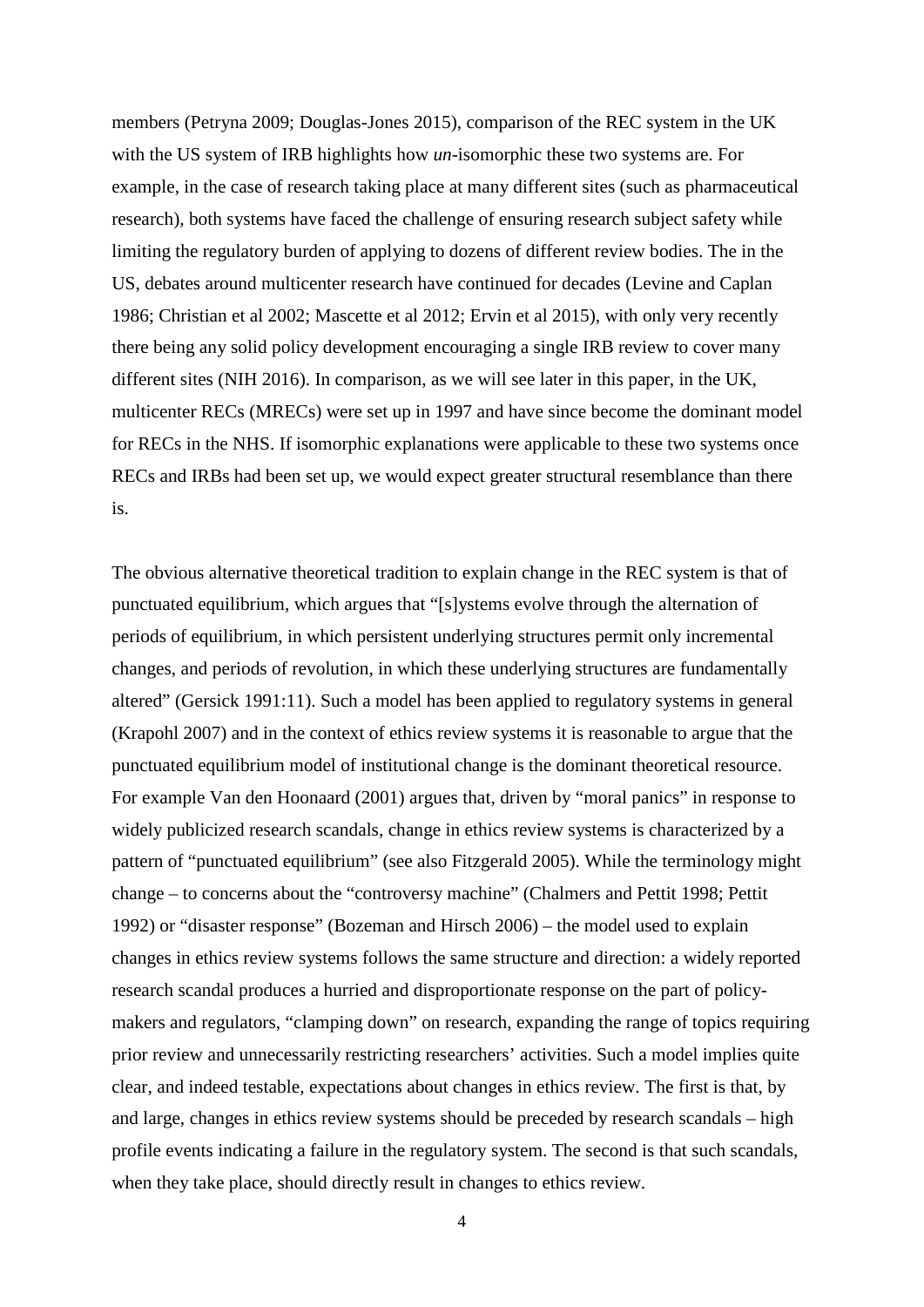An alternative approach to institutional change, and one that this paper will explore alongside that of punctuated equilibrium, draws on a recent body of work that is sceptical about the role of external shocks in institutional change, suggesting that, in contrast "significant change often takes place gradually and through accumulation of seemingly small adjustments" (Thelen 2009:477; Mahoney and Thelan 2009; Howell and Kolins Givan 2011). In this context, institutional change occurs by a number of processes including "layering," whereby "new rules are attached to existing ones, thereby changing the ways in which the original rules structure behaviour" (Mahoney and Thelan 2009: 16) or "displacement" where "new institutions are introduced and directly compete with (rather than supplement) an older set of institutions" (Mahoney and Thelan 2009: 16). Through a comparison of this "gradualist" model of institutional change with that of punctuated equilibrium, this paper explores the development of prior ethical review of research in the UK National Health Service (NHS) over the past four decades, with the aim of exploring the drivers for regulatory change.

Methodologically, the analysis offered here moves beyond the superficial approach typical of most explanations of changes in REC systems––which mainly draw on public accounts in the medical literature––that tell us little about the reasoning around regulatory change. In contrast, this paper draws on detailed archival and interview data, giving insight into the policy debates underlying such developments and exploring the reasons underpinning regulatory change. Thus one of this paper's original contributions is its rigorous engagement with archive material that, until now, has been largely ignored. These data consist of material related to research ethics review, medical experimentation and related topics taken from the UK National Archives (NA) covering a twenty year period from the late 1960s onwards. Documents in this archive include minutes from meetings, letters, memos and reports circulated among the main institutional policy players in this area––the Department of Health (DH) and its predecessors, Medical Research Council (MRC) and the Royal College of Physicians of London (RCP). This material is supplemented by documents from the archives of the Royal College of Physicians, including minutes from meetings of an informal network, the Chairs of Research Ethics Committees, which met from 1974 to the late-1980s. Material on the Chief Medical Officer's Consultative Group on Research Ethics, which met in the mid-1990s, was available from the personal archive of Professor Naomi Pfeffer. Finally, I interviewed a number of people involved in policy debates around ethics review at key points in time, including 6 commentators (academics or medics involved in public discussion about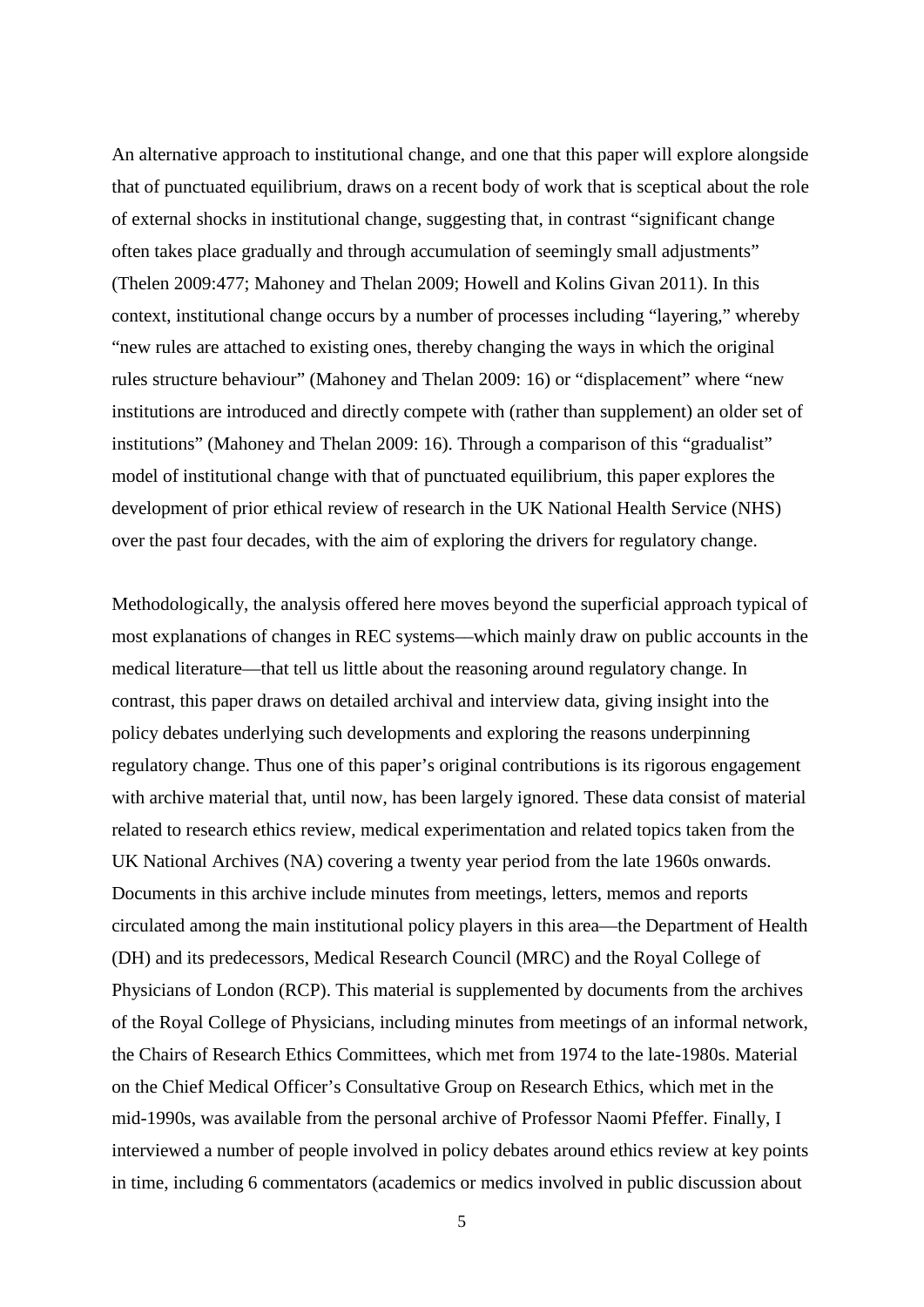RECs), 6 industry staff (with experience of research in the pharmaceutical industry at various points in time) and 9 policy makers (civil servants or politicians involved in shaping the NHS REC system between the mid-1980s to late 2000s)

#### **The origins and development of prior ethical review**

Following the 1967 RCP report suggesting the need for RECs, the institution of ethics review caught on. Backed by a Ministry of Health circular reminding hospitals of issues around consent and asking them to respond positively to the RCP's ideas (Ministry of Health 1968), a 1971 survey found that 238 RECs had been set up covering all teaching and 70% of nonteaching hospitals (Wavish 1971). However, the specifics of what ethics review actually involved, what types of applications needed to be reviewed and the composition of REC membership remained unspecified.

Repeating this pattern of arm's length support from Government, the RCP's 1973 follow up report, which essentially provides more details about the composition and scope of RECs (RCP 1973), was likewise supported by a simple circular asking hospitals to respond to the RCP's suggestions, but without formally accepting responsibility for the operation and running of RECs (DHSS 1975). For the next two decades, the RCP took the lead on organising and coordinating the activities of RECs, with the various incarnations of the DH seeking to remain supportive but not formally involved. This activity included public efforts such as the two editions of a set of guidelines for REC operations (Royal College of Physicians 1984; 1990) as well as more behind the scenes activities in the form of regular meetings of Chairs of NHS research ethics committees, which began in 1974 and which discussed issues of practice such as the composition of committees, the regularity of their meetings and the use of chairman's action (Royal College of Physicians 1974).

Histories of the NHS often highlight the growing influence of consumer interests around healthcare in the early 1970s (Mold 2010; Mold A 2011) and we might expect this to shape the development of the REC system. Yet archive material suggests only a limited role for consumer interests in the development of prior ethics review, certainly in comparison to the interests of medical researchers (represented by the MRC and RCP, for example). On the one hand, from a very early point in their development, and despite the express wishes of the Department of Health (DH), RECs recruited lay people as members, albeit in small numbers to begin with (Hedgecoe 2009). This became more formalized in 1975 when the DH, in one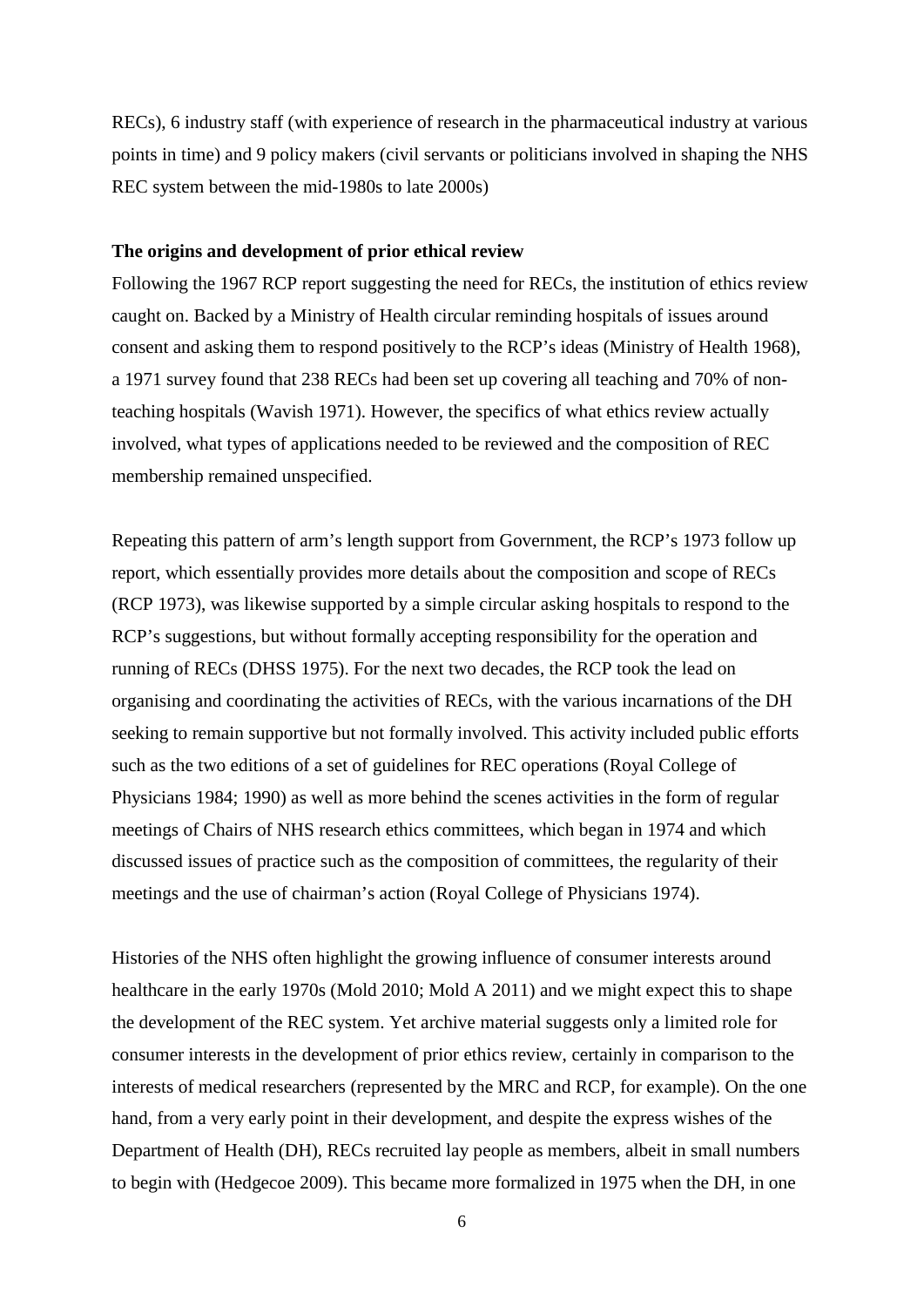of its periodic statements of support, suggested that RECs recruit their lay members from the newly formed Community Health Councils (CHCs), which were explicitly formed to increase consumer representation within NHS governance (Department of Health and Social Security, 1975; on CHCs in general see Klein and Lewis 1976).

However, at the same time, policymakers *resisted* the efforts of consumer organizations such as the Patients' Association (PA) to influence the regulation of medical research.<sup>[1](#page-18-0)</sup> For example, in 1977 the PA drafted a proposed "Medical Experimentation Act" which would have made gaining "express voluntary consent in writing" a legal requirement for any medical research, with offenses punishable by three months in prison or a £500 fine (Patients' Association nd). The view of the DH was that this bill was "too restrictive", preferring "the system it has devised over the years in consultation with the medical profession" (Moyle 1977); the Bill was never debated in Parliament. Thus while individual consumer representatives, in the form of the CHC-based lay members, played a role in REC review (e.g. West Birmingham CHC 1989), the shape of overall policy was resistant to increased protection for consumers.

This period between the origin of ethics review and the late 1980s was characterized by a steady elaboration of previously unwritten rules in keeping with Mahoney and Thelan's "layering", a process that "does not introduce wholly new institutions or rules, but rather involves amendments, revisions, or additions to existing ones…Each new element may be a small change in itself, yet these small changes can accumulate, leading to a big change over the long run." (Mahoney and Thelan 2009: 16-17). This process came to a head in 1991 when the DH published its so-called "Red Book,' a set of guidelines for the establishment and operation for what were now called Local Research Ethics Committees (LRECs), to be set up by District Health Authorities (Department of Health 199). RECs became formalized with the DH taking responsibility for these bodies and their activities on an ongoing basis.

The reasons for the DH's willingness to take charge of ethics review lie in two different strands of thinking within the Department, which, while not actually contradictory are, at the very least, in a degree of tension. The first strand centers on the main policy discussions around RECs in the 1980s, which emphasized the burden of over–regulation on the activities of biomedical researchers and the need for a solution. For example, in 1980, the Central Ethical Committee (CEC) of the British Medical Association (BMA) became interested in the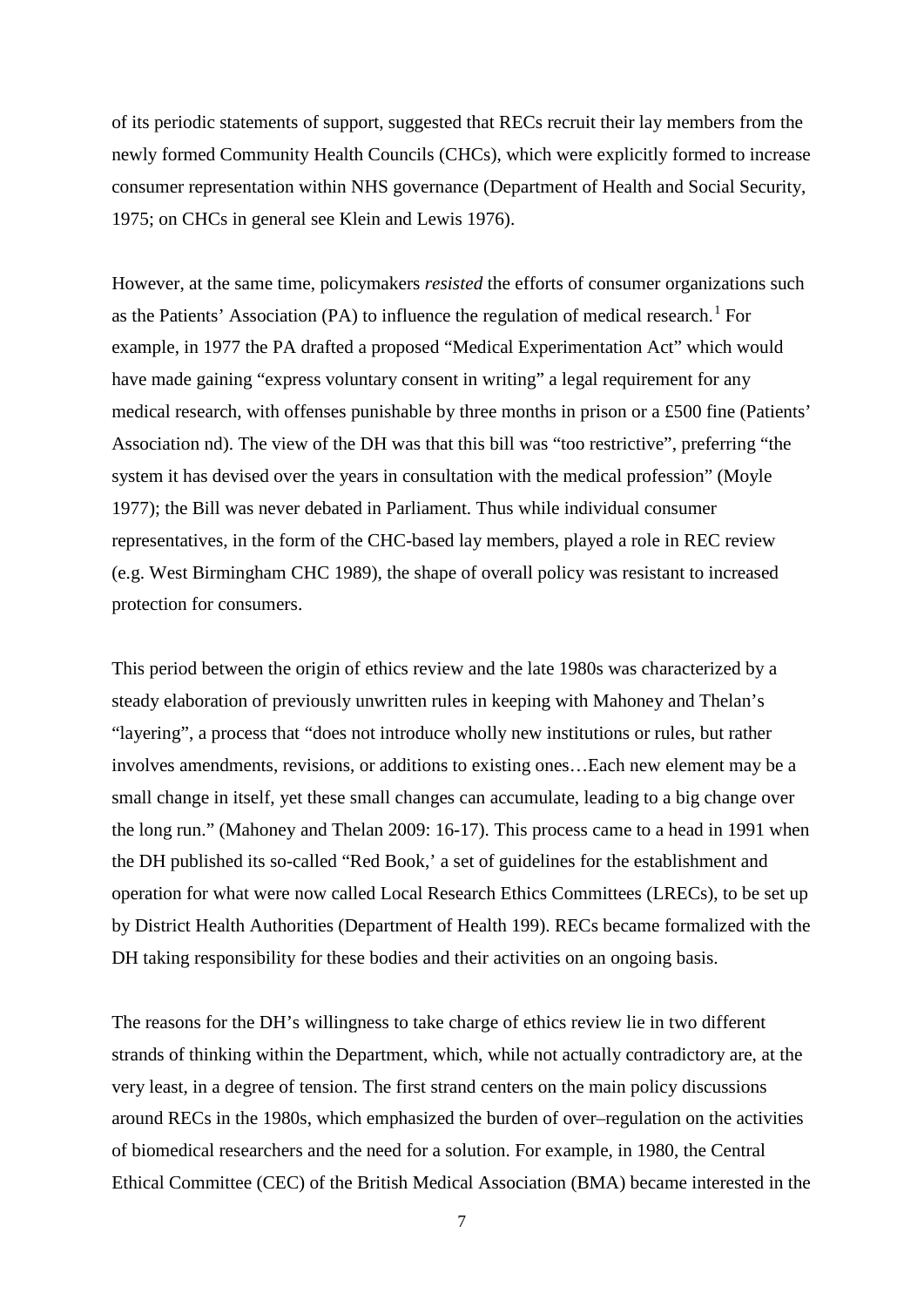REC system in the NHS, carrying out a survey of the composition of these committees, and raising issues––in keeping with broader complaints in the medical literature––about the variable composition, expertise and remit of RECs (Anon. 1981). The ensuing debate between the CEC on one side (advocating the need for a central research ethics committee to standardize practice; e.g. CEC 1983) and the RCP on the other––supported by a sceptical MRC (see notes to supporting material in Harvard 1985) ––opposing centralization and speaking up for local ethics review (e.g. Godfrey 1985), emphasizes the long-term benefits to researchers of having locally based (rather than central) ethics review. While the BMA's call for a central committee was ultimately unsuccessful, the complaints from researchers and members of RECs about variability in ethics review of multicenter research highlighted the need for further standardization. (Allen, Waters, and McGreen 1981; Anon. 1983; Nott and Steel 1988).

In tension with this, a second strand of thinking arose out of broader developments in the 1980s intended to limit the power of the medical profession, most obviously through the introduction of "professional" nonmedical managers within hospitals (Harrison and Ahmad 2000; Harrison and Lim 2003). The development of the Red Book therefore needs to be seen, in part, as a consequence of these changes. A former civil servant in the DH closely involved in drafting these guidelines commented on this transformation:

So we had a permanent secretary who was the top civil servant and on the Department of Health we had a deputy permanent secretary or someone who had permanent secretary status who was always a doctor, so we found as civil servants we had to walk gently, sometimes hand in glove with the medical profession, but in the 80's a number of things began to happen… there was almost as I recall, an upsurge of you could almost call it consumer rights demands.

Changes in the research ethics review system were not caused by research misconduct, but rather by concerns about patients' consent to clinical treatment. The same interviewee spoke of

a number of people going through hospitals who were getting treatment which was outside what they were expecting, and in one case we were told that a female consultant, in order to teach the young male doctors, was allowing them to examine, without consent, females who had been anaesthetized, and the junior minister we had at the time was Edwina Currie…and she went ballistic when she found this out. She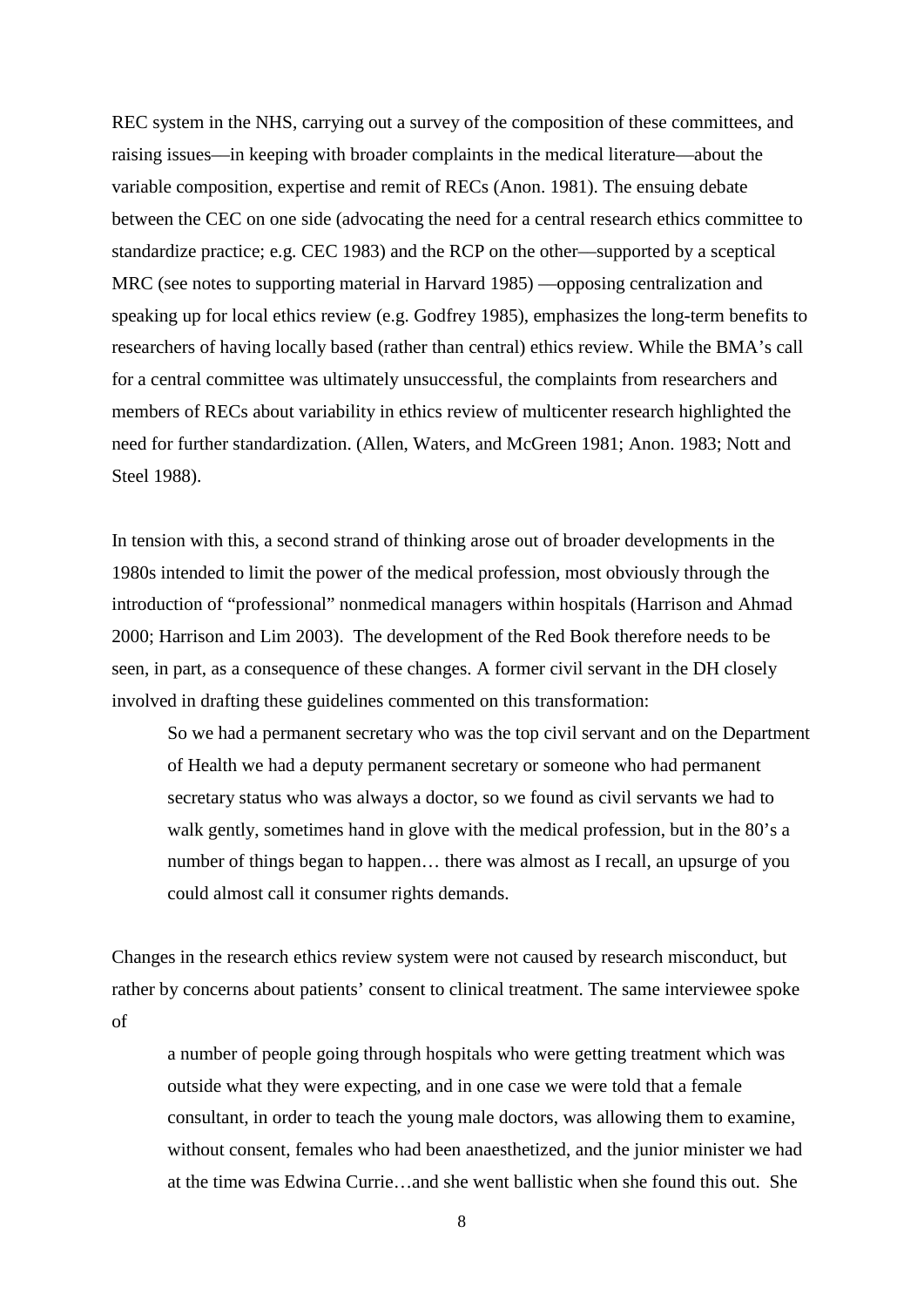said, "That is indecent assault. If ever I hear of anything like this, I will notify the police." [2](#page-19-0)

As a result, the DH drafted a set of guidelines for "Consent to examination or treatment" which sought to set out what kind of information patients should be told prior to treatment and to provide a model consent form (Guardian 1988). The reaction of the medical profession was, perhaps predictably, unfavourable, with the President of the RCP noting that "it was evident the guidelines had not been written by the profession" (RCP 1989), and my interviewee recalling a meeting with medics where "one of the medical knights spluttered and he said, 'But do you not realise…if we tell these people what we want to do, they bloody won't let us do it!' "

Against this background, where the perception on the part of some civil servants was that "the ethics committees at the time were set mainly to protect the interests of the profession, to make sure that a doctor did not do something which would bring his profession into disrepute", debates about consent to *clinical* interventions provided an opportunity to shape the regulation of medical *research*:

the breakthrough came when having established consent to treatment a number of people were saying that [consent] should also extend to research ethics and if people are going to go in for a study, they should be told what the risks are.

While, of course, there were a number of guidelines for ethical research— "every Royal" Medical College probably had its own codes of ethics" ––the focus of this regulation "was on correct behaviour within the profession and what good would the research do for the profession." When it came to the interests of patients, "In the long term, they [i.e. doctors] would say, 'This is also good for patients,' but the patient or individual never seemed to be at the forefront." Thus standardization of clinical ethics in the form of the "Consent to examination or treatment" provided an opportunity to standardize *research* ethics, through introducing guidelines for RECs. Within the broader context of the time, the Conservative government's desire to limit the freedom of the medical profession was less to do with serving the interests of patients and more about taking advantage of "the opportunity to make it [the profession] more biddable to rising managerialist and budgetary pressures within the NHS" (Dixon-Woods, Yeung, Bosk 2011: 1457).

These two strands of thinking––the need to standardize to protect the interests of researchers and to reduce the influence of the medical profession––came together in the "Red Book,"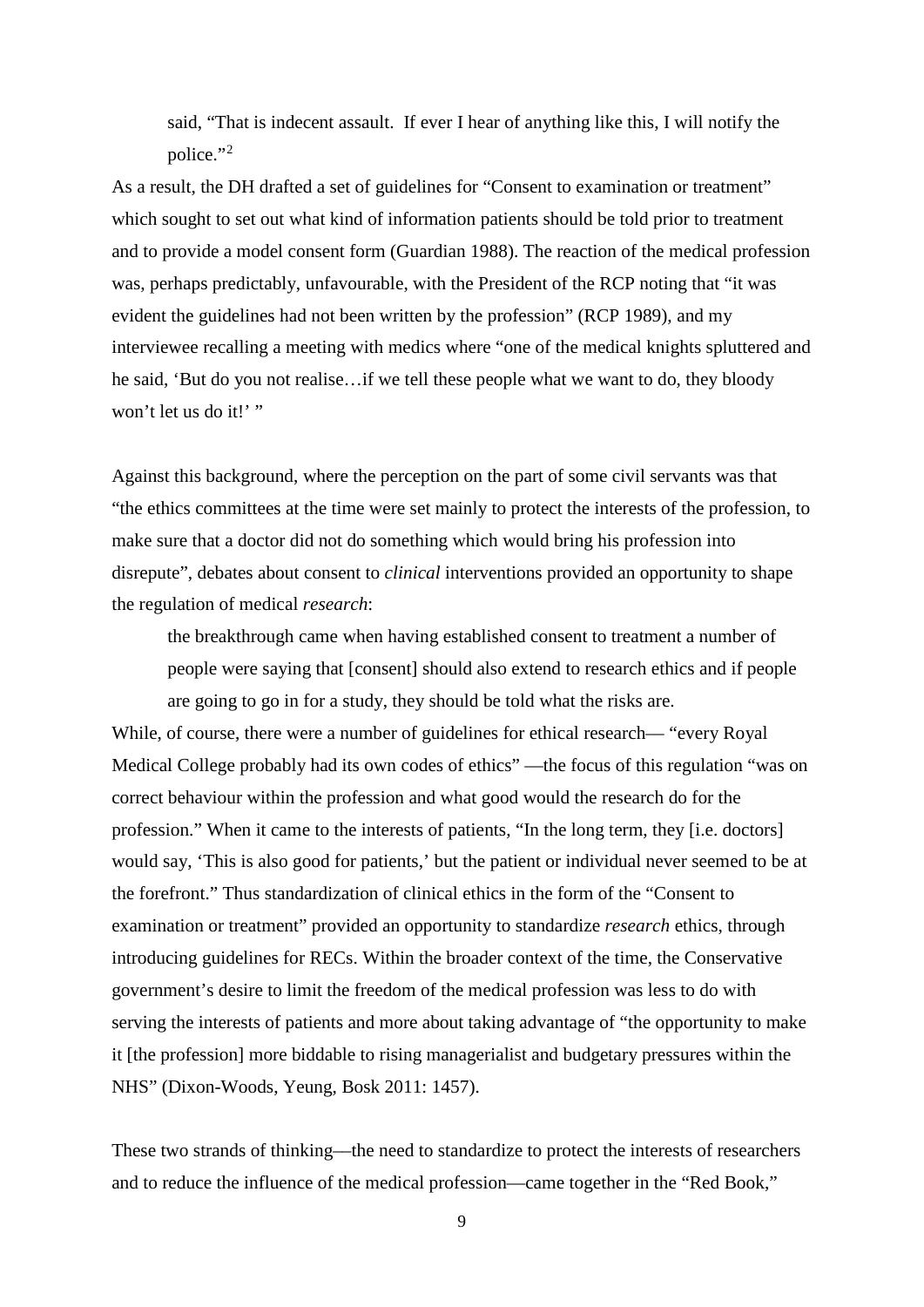which marked the point where power over the shape of ethics review shifted from the medical profession (in the form of the RCP) to central government. While the RCP continues to publish updated versions of its guidelines for RECs, they have become progressively "written out" of the formal account of ethics review. For example, the Red Book itself refers to "Guidelines on research ethics…also produced by various professional and commercial organizations" listing the RCP, MRC and other bodies (Department of Health 1991: 18). In 2001, the preface to the guidelines set out in the *Governance arrangements for NHS Research Ethics Committees* mentions "collating current advice on particular ethical issues, as issued by the Department of Health itself, or by august bodies such as Royal Colleges, Research Councils or appropriate professional organizations" (Department of Health 2001a). By 2011, the revised version of this document makes no mention of the RCP or its guidelines, despite their recent updating (RCP 2007).

This overturning of the original actors in charge of shaping these regulations is in keeping with theories of gradual institutional change. While the Department of Health hardly conforms to a typical "loser" in the initial policy discussions about ethics review, their selfimposed unwillingness to take charge of RECs means that they ceded control over the design and nature of ethics review to the elite medical profession, most obviously in the form of the RCP. As we might expect, however, "it sometimes happens that actors who are not part of the 'design coalition' may nonetheless find ways to occupy and redeploy institutions not of their own making" (Thelan 2009: 491). In contrast to punctuated equilibrium where change is largely driven by external events (such as research scandals) this analysis provides a more internal account, an example of how "actors are always trying to bend the institutions and reinterpret the rules to fit their interests and goals" (Thelan 2009: 491).

In contrast to the steady elaboration of rules involved in the layering process, the next change to the institution of ethics review––the introduction, in 1997, of Multicentre Research Ethics Committees (MRECs) ––involved the process of "displacement" whereby "new institutions are introduced and directly compete with (rather than supplement) an older set of institutions" (Mahoney and Thelan 2009: 16). Despite the formal standardization introduced by the Red Book, individual medical researchers continued to complain about the variability in response and burden of applying to a large number of LRECs (e.g. Alberti 1995. See Marritt 1997 for a sympathetic response from within the DH). As a result, and, as one interviewee put it "largely driven by the fact that the Minister sees pharmaceutical research as a good money-spinner for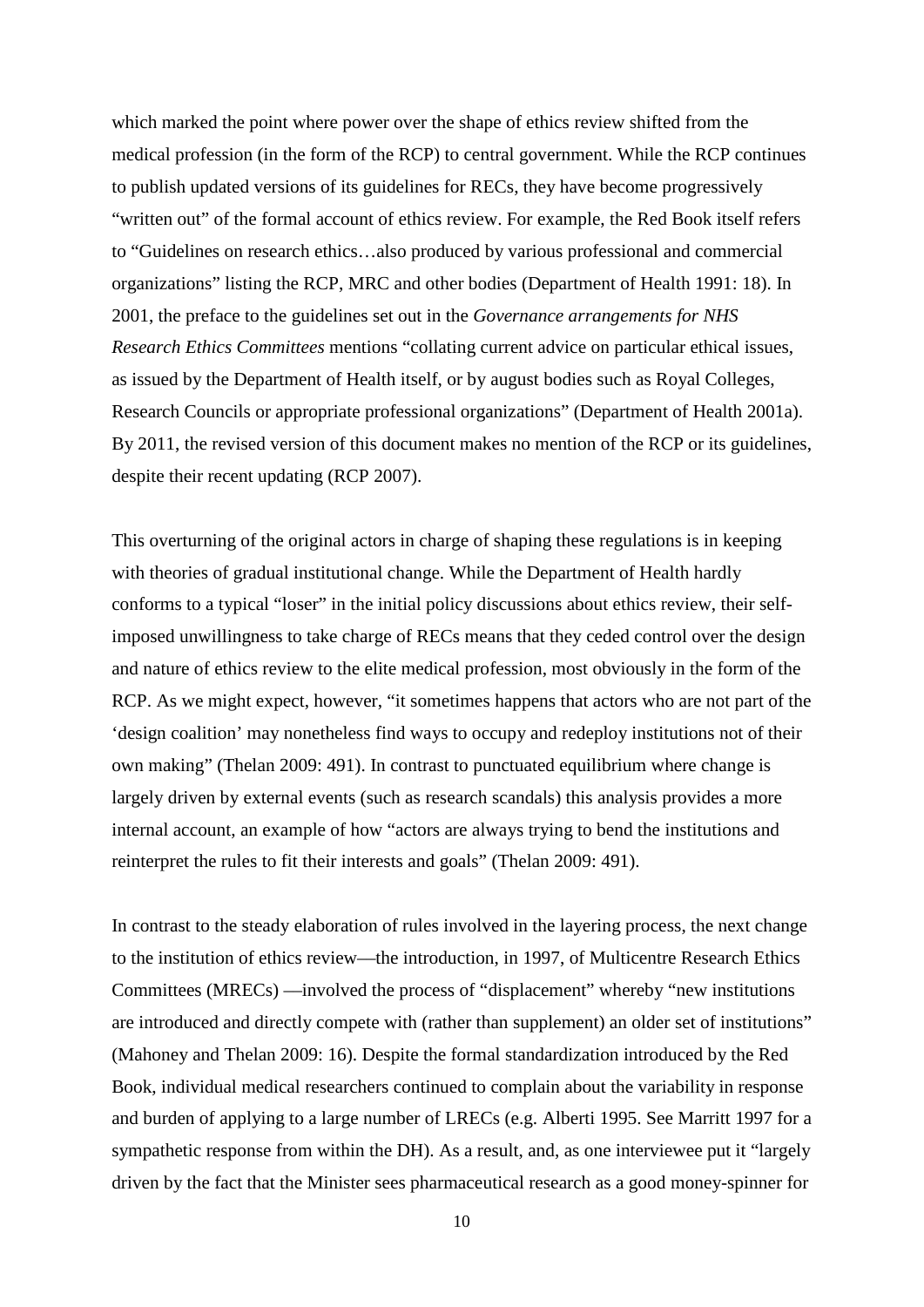the UK… they've [the DH] tried to tighten up on the time limits, and to slacken down on the bureaucracy". MRECs were set up to review research taking place at more than 4 different sites, allowing a single application to gain approval for multisite research.

The form MRECs took resulted from a series of meetings, between November 1994 and December 1995, of the Chief Medical Officer's "Consultative Group on Research Ethics," the committee convened to draw up guidelines for the review of multicenter research. Briefing documents for the Group make clear the "researcher-centric" nature of the overall process, that the:

reasons for streamlining the system for LREC review of multi centre trials...[are]…To contribute to improved clinical outcomes by approving potentially beneficial research more efficiently…To reduce delays to good research…[and]…To avoid a large number of LRECs all devoting time to the same aspects of identical protocols (Department of Health 1995: 1).

Exactly *how* ethics review should be "streamlined" was a more open question for the consultative group, with a number of approaches offered to them. These ranged from a "lead" LREC taking charge of review of a multicenter application (with other committees allowed to diverge from its decision) to a central committee to a series of regional RECs (Department of Health 1995: 3-8), with this latter choice providing the chosen solution (NHS Executive 1997). In keeping with the limited value placed on consumer interests in previous changes, while the Consultative Group included representatives from CERES (Consumers for Ethics in Research: see Pfeffer 2011), a group offering advice to people enrolling in medical research studies, the pro-researcher tone of the final document meant that CERES requested the removal of its name from the final report, since it failed to adequately represent its views (Alderson 1996).

In line with expectations about the impact of such displacement, the introduction of MRECs produced clear competitive tensions with LRECs which, because of the nature of the arrangement, still retained veto power over local implementation of regionally approved research (for a discussion see Ashcroft 2003). However, over time, the institution of multicenter research ethics has come to displace the formal primacy of local review. RECs in the NHS have dropped the "L" or the "M" designation and almost all of the RECs currently listed as operating in the NHS are approved to carry out review of multicenter research (now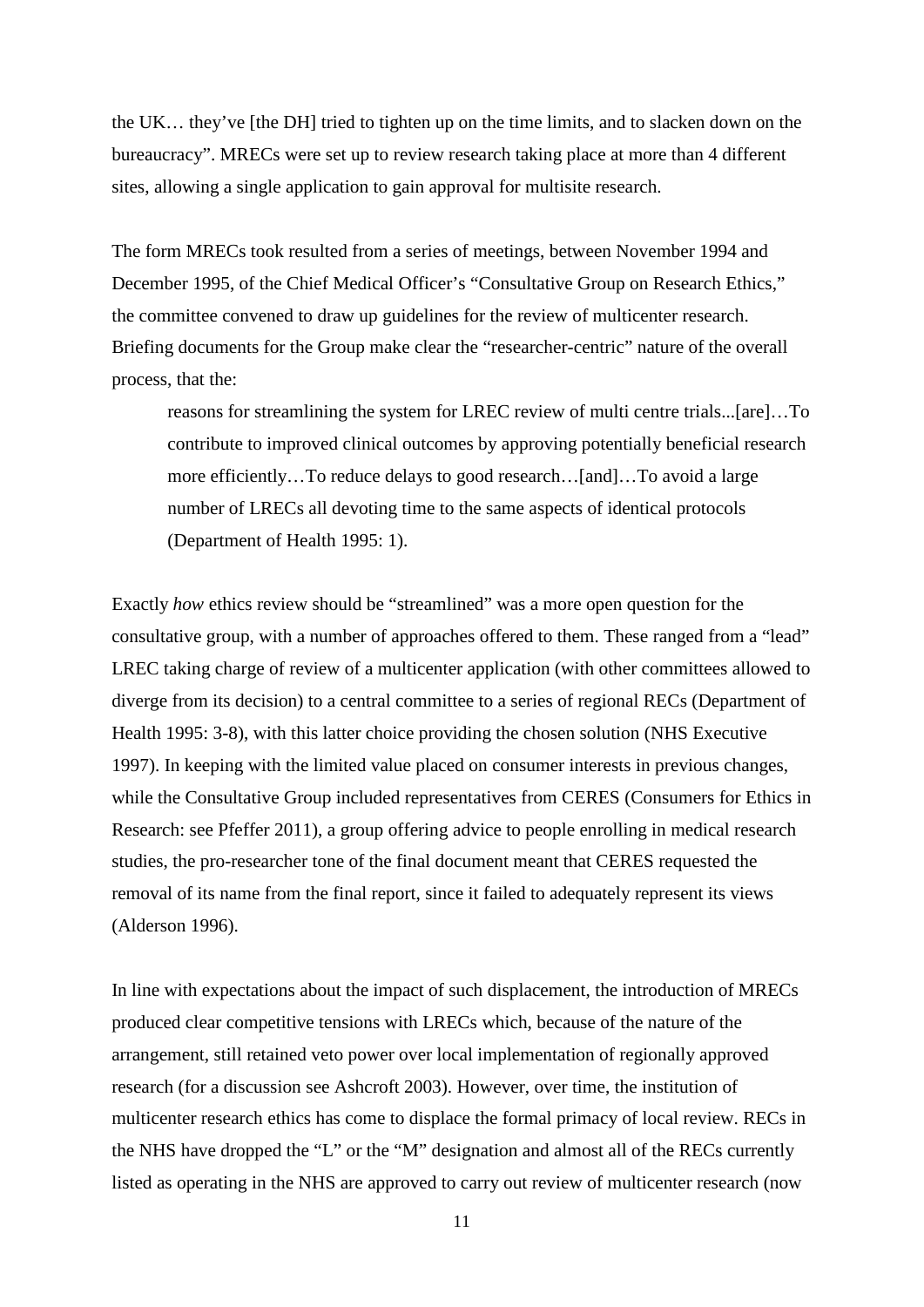defined as taking place in more than one site). While of course research at single sites––the kind of thing that LRECs used to review––still gets reviewed, the institutional rule of multicenter review has displaced local, single site review.

#### **Research scandals as drivers of change?**

As noted above, in addition to the idea that changes in ethics review systems should be driven by research scandals, there is a second (closely connected) expectation arising out of the punctuated equilibrium model, that research scandals, when they happen, should be followed by significant changes to the regulatory systems (usually tightening up perceived defects). This section explores this second expectation, arguing that while it is clear that research scandals have occurred in the UK over the past forty years, they have not served to reshape the institution of prior ethics review in the manner this approach would suggest.

The first case that tests the role of research scandals in the development of ethics review is that of Phillip Jones, a 21 year-old medical student at Cardiff University, who in July 1984 died from aplastic anaemia, a disease of the immune system, nine months after taking part as a healthy volunteer in a trial for the Roche drug Midazolam (Toynbee 1984; Hoyland 1985). As a result of this and concerns surrounding the death of a volunteer in a trial in Dublin (Darragh et al 1985), the Secretary of State for Health asked the Medicines Commission (the UK's then drug licensing authority), which in turn asked the Royal College of Physicians, for advice (Veitch 1985). The resulting RCP Working Party on Research on Healthy Volunteers produced a wide ranging report, including a discussion of the role of ethics committees in the approval and oversight of volunteer studies (RCP 1986: 250-251). This "excited considerable debate amongst workers in the field" (Orme et al, 1989: 125) with industry commentators describing its suggestions as "sensible and realistic", with "comments on financial and other inducements involved with volunteering…in line with other guidelines" (Harry 1987: 379).

The major challenge of the report to existing practice was the emphasis on the need for adequate scientific review of phase 1 studies; yet, as commentators noted, "Many ethics committees are quite simply not qualified to do [this]" (Anon. 1986: 901), because the required expertise in pre-human toxicology resided not in academia but "largely in the industry or the Civil Service" (Vere 1987: 376). The Working Party's solution was for this independent scientific review to be carried out by the Department of Health's "Medicines Division…[which]… appear[ed] to be a suitable organization to undertake this review" (RCP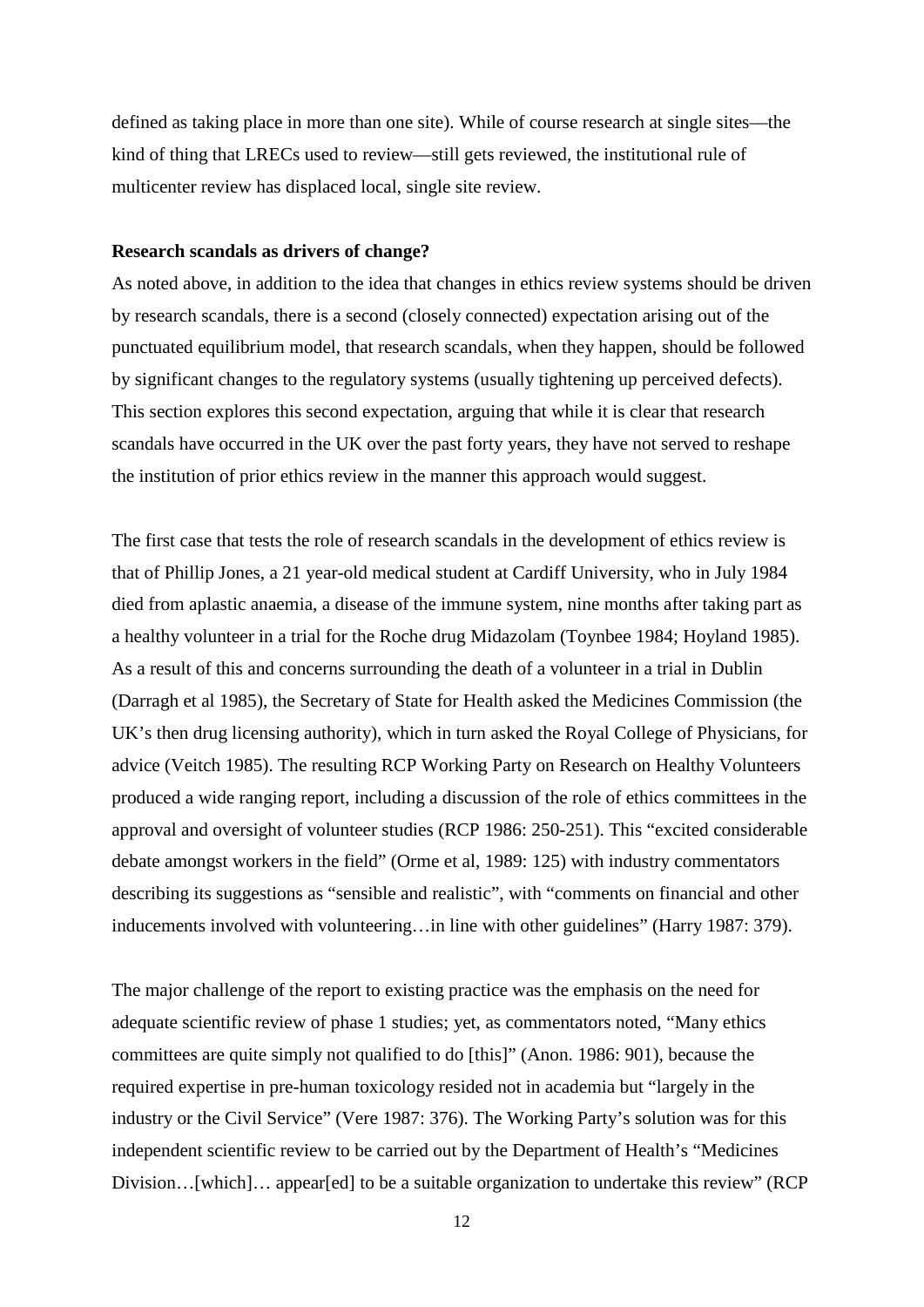1986: 250). However, while the Medicines Commission's subsequent advice to government took on board many of the RCP's suggestions (around compensation for injuries sustained by healthy volunteers for example), there was a conspicuous silence on organized support for scientific review, with the Commission rejecting statutory regulation of volunteer studies, suggesting instead there was a strong case for "a better system of self-regulation" on the part of companies and researchers (Medicines Commission 1987: 6). A research scandal resulting in minor changes to the regulatory system, in keeping with other guidelines, and with possible major revisions explicitly rejected is not what one would expect were the punctuated equilibrium model to accurately describe changes in research ethics review.

The second example of a research scandal where we might expect an impact on ethics review is that of the Continuous Negative Extrathoracic Pressure or CNEP trial which ran between 1989 and 1993 in Stoke on Trent in Staffordshire, trying to discover whether newborn babies with breathing difficulties did better in incubators with lower than normal air pressure. Following complaints from parents that they were unaware that their children had been enrolled in experimental treatment, a number of enquiries took place. The focus for this discussion is the so called "Griffiths report" (Jones 1999) and its conclusions regarding the research ethics review of the CNEP trial and subsequent implications for the regulation of medical research.

In reviewing the decision by the North Staffordshire LREC in 1990 to approve the CNEP trial, the Griffiths' report, while critical of the LREC's apparent lack of awareness about various (albeit informal) guidelines for REC practice (such as the RCP reports) acknowledges that "this [awareness] would not necessarily have been generally expected in the early 1990s" (NHS Executive West Midlands Regional Office 2000: 11). While various other aspects of the Griffith's report have received considerable detailed criticism (e.g. Hey and Chalmers 2000), the view that the LREC in question made a reasonable decision given the standards of the time, has provoked little debate.

However the panel did find "that research governance, including practice and policies in individual trials, as well as in the Trust generally… did not match what would now be considered best practice". As a result a key recommendation was "that formal guidance on research governance within the NHS be developed" (NHS Executive West Midlands Regional Office 2000: 5). The resulting document, the Research Governance Framework for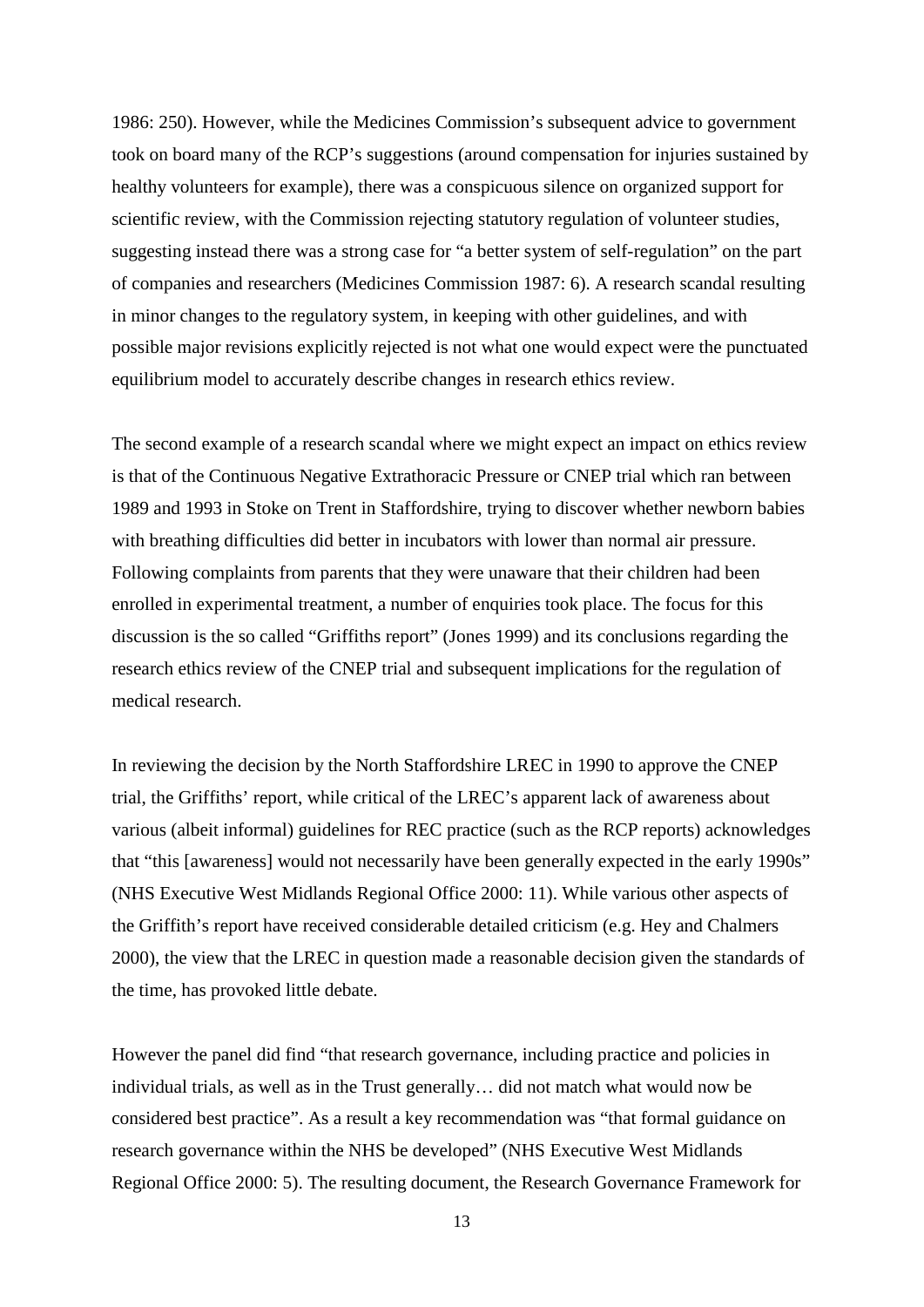Health and Social Care (DH 2001b), which set out overall accountability for research and its oversight within the NHS, might be seen as a typical bureaucratic response to a research scandal, yet the timing of this document is ambiguous. While the standard account of its development suggests that it is a direct consequence of the review of events in Staffordshire (e.g. Dixon-Woods and Ashcroft 2008, Biggs 2010), the Griffiths panel itself, in a response to criticism of its work, make clear that while "The most important conclusion of the review was that there needed to be a new research governance framework" the panel itself was "well aware that the Department of Health *was already working on the production of a new framework*" (Griffiths, Stacey, and Struthers 2000, emphasis added). The Panel's recommendation for the revision of research governance in the NHS was *not* an original consequence of the CNEP-scandal, but rather fed into changes that were already underway, and indeed were in part shaped by broader regulatory changes at a European level (Shaw, Boynton and Greenhalgh 2005), rather than a national research scandal.

For RECs, these changes are embodied in the Governance Arrangements for Research Ethics Committees (GAfREC) document setting out what was expected from NHS research ethics committees within the context of broader research governance, and resemble the "layering" approach to gradual change offered in the 1970s and 1980s. Many of the rules being set out (around membership for example) were already in use in the MRECs (which were directly accountable to the DH); the GAfREC document simply provided an opportunity to expand their remit to the locally organized LRECs, increasing the standardization of REC practice, not through a large-scale upset, but rather by rolling out pre-existing rules.

At around the same time as the investigation into the CNEP trial was taking place, concerns arose around the retention of children's organs, over a period of decades, by several institutions (mainly in Liverpool), including The Royal Liverpool Children's Hospital at Alder Hey (Dewar, and Boddington 2004; Seale, Cavers, and Dixon-Woods 2006). While the formal enquiry into these events—the so-called "Redfern report" —makes clear that in some cases tissue and organs were stored because of a backlog in post mortems, and despite the majority of commentary discussing these events (and their consequences) in terms of clinical practice and outcomes (e.g. Bauchner and Vinci 2001; Hall 2001) Alder Hey needs to be seen as a high profile research scandal. The majority of the foetuses, hearts, brains and other body parts collected––without parents' knowledge or consent––were done so at the request of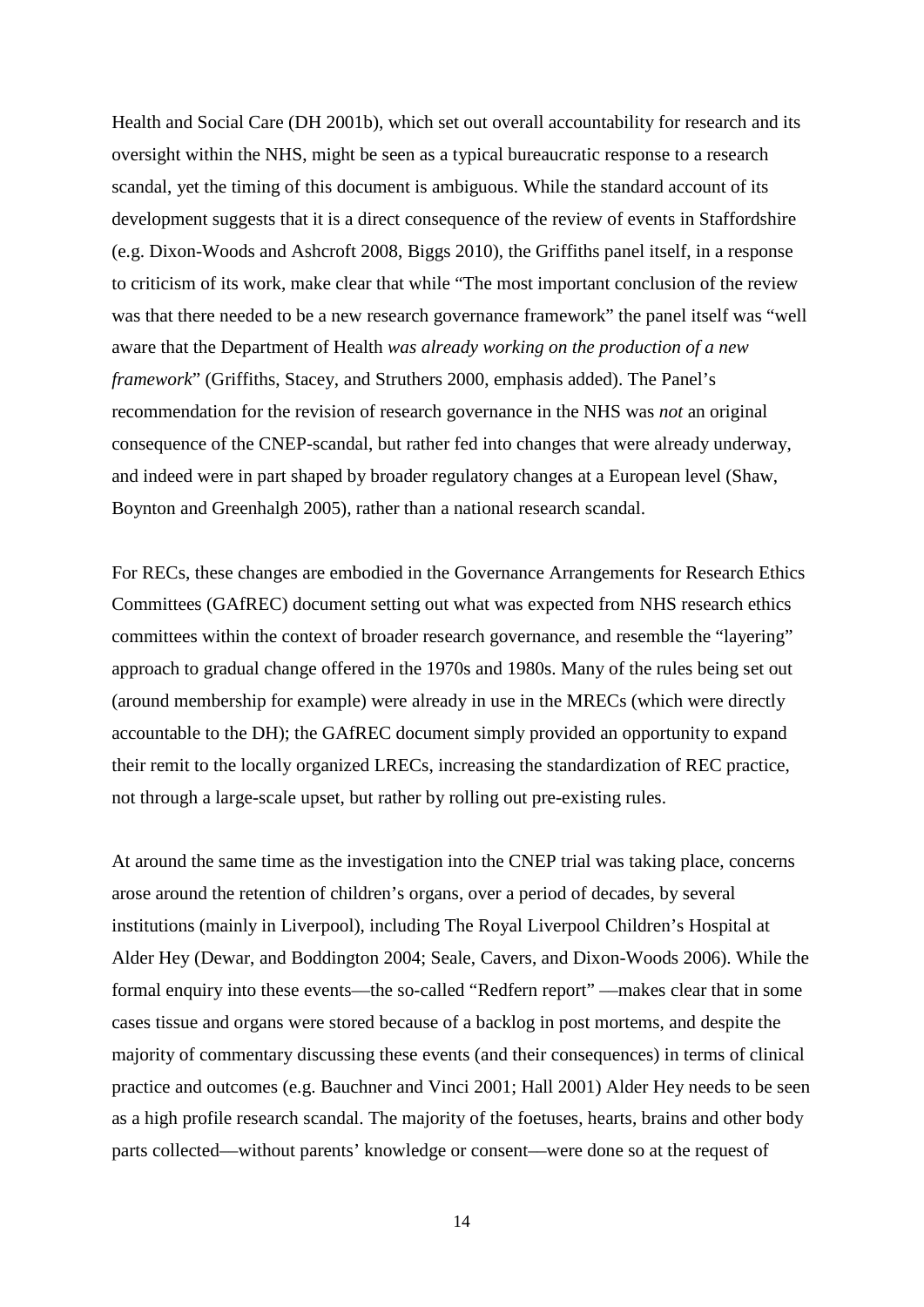Professor of Pathology, Dick van Velzen,: "in every case for the overriding purpose of research" (Redfern 2001, summary p.9).

Policy responses to Alder Hey led to the 2004 Human Tissue Act (HTA) about which there has been an extensive debate, both in newspapers and the medical literature, in terms of its impact on research, pathology and organ donation rates (Boseley 2002, McHale, Habiba, Dixon-Woods, et al 2007, Underwood 2006). However, while the Alder Hey scandal can legitimately be seen as an exogenous shock to various medical institutions, the impact is far broader than research ethics review or medical research, and consequent changes are the result of changes in the law rather than REC practice in particular. Whether the changes in REC practice that result from the HTA count toward the punctuated equilibrium model depends, to some extent, on one's sense of scale. While RECs do play some role in interpreting the HTA when assessing applications (Cooke 2007), this is true of a number of different legal instruments (laws concerning data protection, or mental capacity to consent for example), and as such does not represent an institution-specific change. If research scandals were a powerful driver of change in REC practice, we would probably expect them to have most impact in the context of research regulation, yet this is not the case.

**Discussion.** The kinds of changes that the institution of prior ethics review in the NHS has undergone––the "layering" of additional rules in the 1970s and 1980s, the eventual displacement of one approach (local review) by a competitor (multicenter review) ––are in keeping with other examples of steady, incremental institutional change. The punctuated equilibrium model of institutional change is not applicable in this case. Consequently, if the "shape" of the development of ethics review is smooth and gradual, rather than a stop-start pattern, then what role is there for the traditional "break points" suggested by the punctuated equilibrium model based on research scandals? It is not that such events do not take place, or that they remain low-key and understated; a number of cases have occurred in the UK that clearly fit the description of a research scandal. However their impact on the development of the institution of research ethics review has been limited, tending towards minor revisions or restatements of pre-existing rules, rather than reconstruction of the institution as a whole. This pattern remains true for the case of more recent changes in the ethics review system such as the European Clinical Trials Directive (Hedgecoe et al 2006) and disasters such as the TGN1412 clinical trial (Hedgecoe 2014). This insight flows directly from the methodological approach adopted in this paper, suggesting that claims about the drivers for regulatory change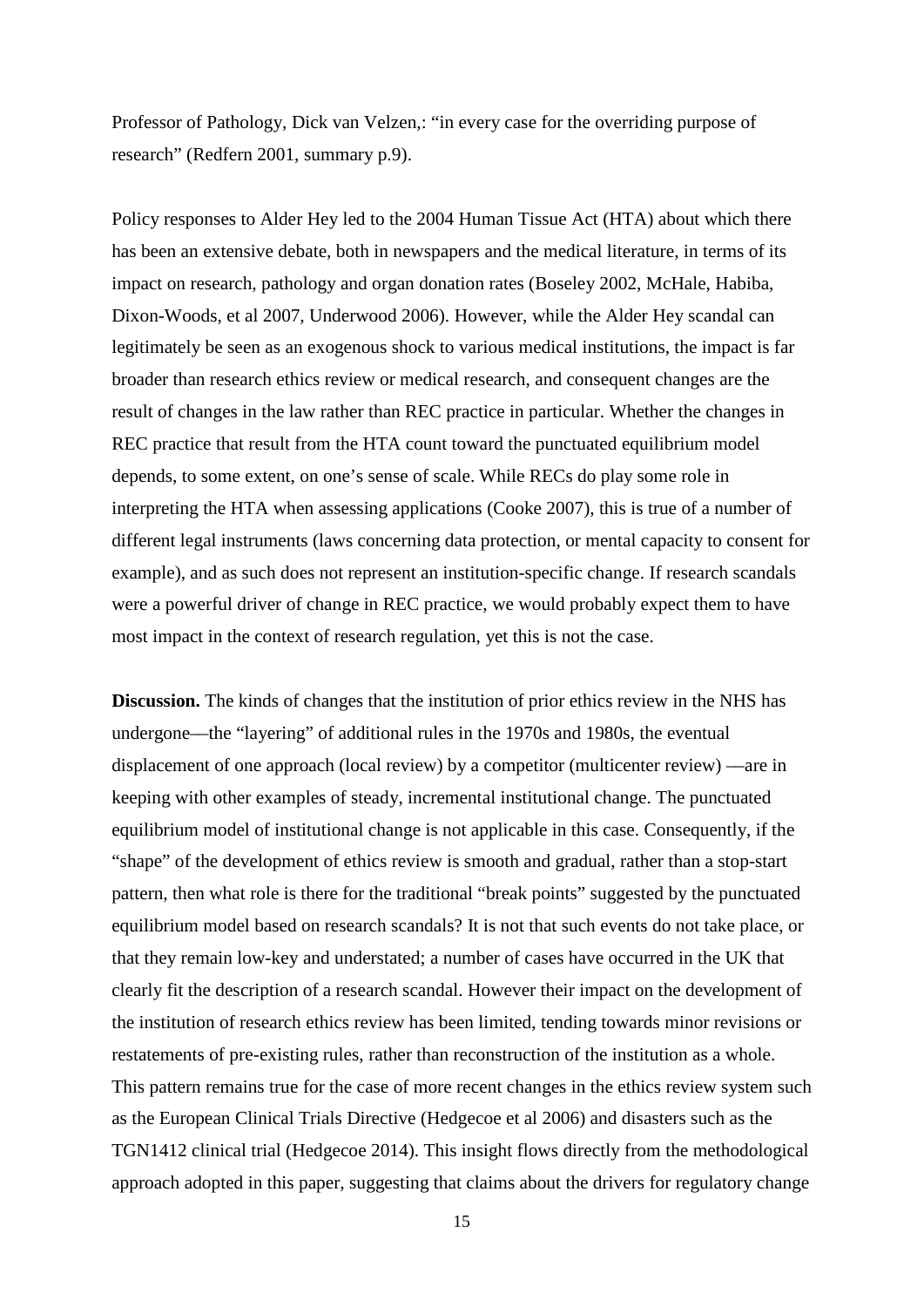need to be based on research––whether it is archival, interview based or ethnographic––that opens up the "black box" of policy decision making. Claims based simply on the external "outputs" of such decisions need to be treated with caution. In terms of broader significance, a key insight of this paper is that changes may be misattributed to external events (shocks, punctuation marks) but that a finer-grained study of organizational history and process reveals an underlying current of change that is driven by quite different forces.

More broadly, looking beyond the regulation of research, there is a clear tension between explanations offered for changes in the regulation of medical practice in the clinic––which is driven by reaction to scandal (Dixon-Woods, Yeung, and Bosk 2011)––and the regulation of medical research, which, my argument suggests, is curiously resistant to changes in response to scandal. One obvious explanation for this contrast is that the key feature of the professional self-regulation of clinical practice, the feature that came under most pressure from clinical scandals, is the implicit contract between the medical profession, the public and the state. Yet such a contract is much harder to argue for in the context of medical research, not least because:

"Medical research can no longer be understood as an activity only carried out by doctors on a single register bound by a common ethical code; rather, it is now part of a more general enterprise of research in healthcare that lacks a unitary professional structure. Researchers make many claims for the professional features of the work they undertake, but they do not display the characteristics of a single profession" (Dixon-Woods and Ashcroft 2008: 385).

One consequence of this, with ethics review as a form of "professional self-regulation without a profession," is that the overall aim of such review centers on the needs of researchers and research funders, as opposed to the idea that ethics review is driven by the need to increase protection for research subjects. While one might argue that with centralization and standardization, over time, the ethics review system has moved away from the exclusive control of medics (in the form of the Royal College of Physicians, for example) and thus should act less in the interests of researchers, the medical profession has been replaced by the Department of Health, which has clear interests in supporting researchers, especially those funded by the pharmaceutical industry (Abraham 2009). In the NHS at least, the broader characteristics of modern pharmaceutical regulation––for example, the overall pro-research shape of the regulatory system––will be reflected in the way in which prior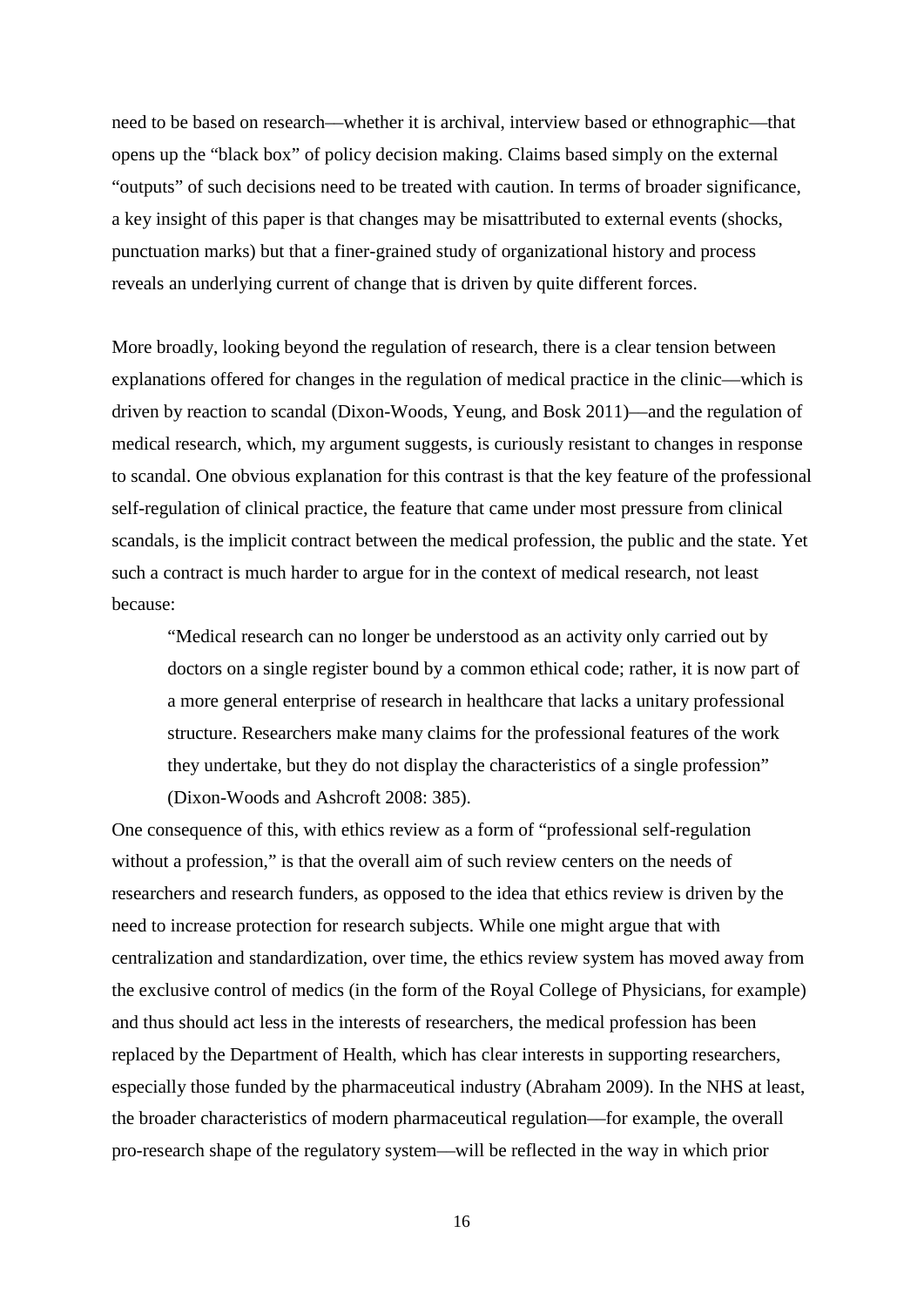ethical review is organized, although, of course, not necessarily in specific decisions made by individual committees.

Whether the gradual nature of regulatory change characteristic of this case—the UK NHS is true of research ethics review in other jurisdictions has to be dealt with as an empirical question rather than an act of faith. As I have pointed out elsewhere (Hedgecoe 2012) a key flaw in much of the social scientific analysis of research ethics review is an "assumed isomorphism," the unquestioned assumption that ethics review systems in one country necessarily mirror those in another, that, regardless of differences in organizational context, history or structure, the challenge of ethics review must be the same, wherever it takes place. Indeed, given the broad sweep of the claims made by those arguing for a punctuated equilibrium model of ethics review systems and their use of evidence from a range of different countries (see for example Fitzgerald 2005) to generalize about the way ethics review changes, it seems likely that assumed isomorphism is an explanation for why the punctuated equilibrium model fails to accurately describe the way ethics review in the UK has developed over the past four decades.

**Acknowledgements:** I would like to thank the interviewees for giving up their time to talk to me, Naomi Pfeffer for access to her archive material relating to CERES, members of the KES seminar group for feedback on an early version of this paper, and Ralph Fevre for making me rewrite it. I am grateful to the two reviewers for *S,T and HV* for their comments, and to Ed Hackett for help in getting the paper upto scratch. The data for this article were gathered as part of a Sixth Framework Programme grant (EXT50955).

 $\overline{a}$ 

<sup>&</sup>lt;sup>1</sup> The origins of the PA lie in the whistleblowing work of Dr. Maurice Pappworth and thus provide one of the few examples where public scandal fed into policy debates around research ethics review in the NHS

<sup>(</sup>Pappworth 1962; 1967; see Hodgson c.1963 on Pappworth's role in inspiring the PA)

<sup>2</sup> Such threats were in keeping with Currie's reputation. At the time a junior minister for health in the Conservative government, she had an unusually high public profile, and a persona as a robust and forthright figure (Currie 1990).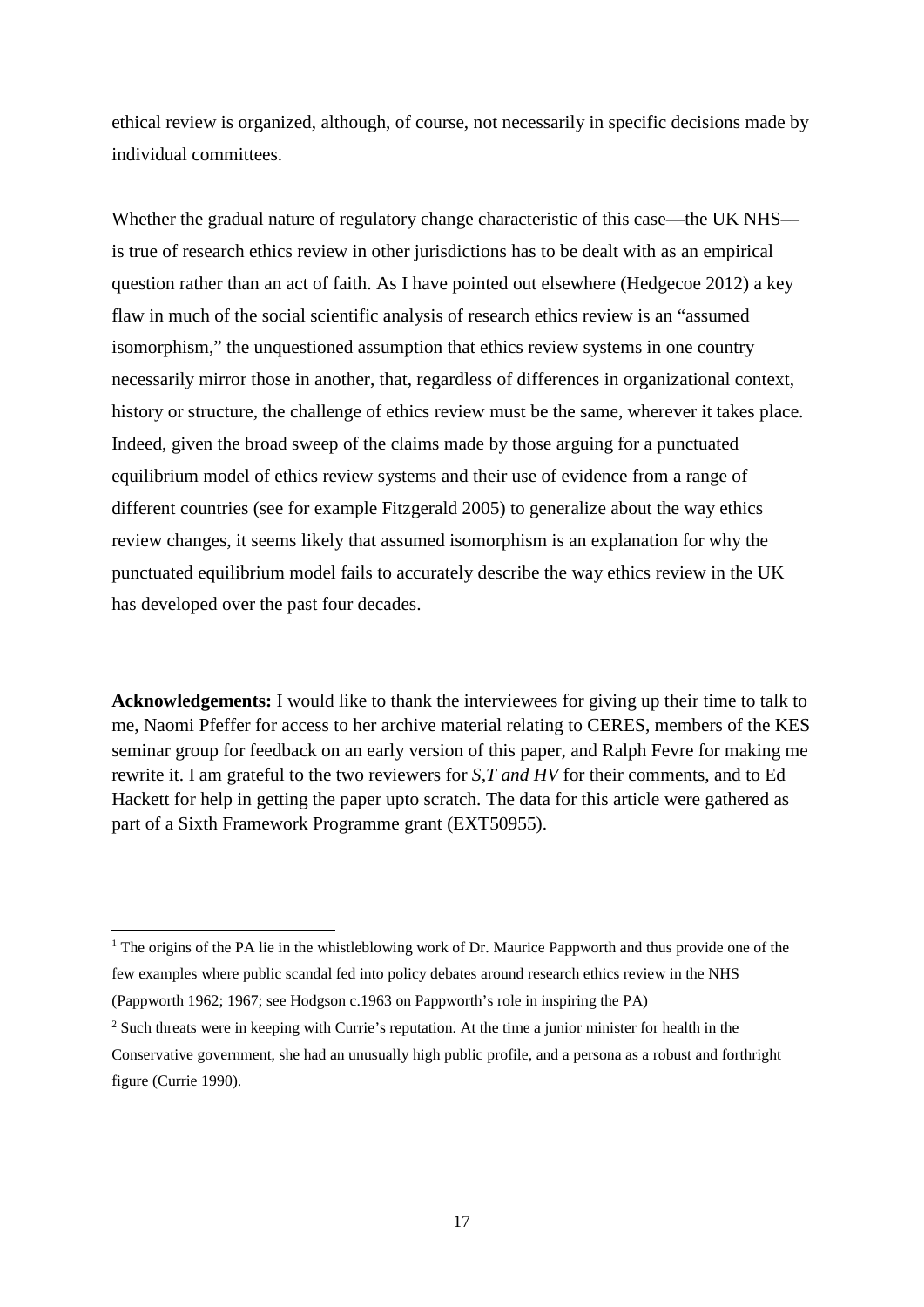#### **Bibliography**

- Abraham, J. 2009. "Partial Progress: Governing the Pharmaceutical Industry and the NHS, 1948-2008." *Journal of Health Politics Policy and Law* 34 (6): 931-977
- Alberti, G. 1995. "Editorial: Local research ethics committees." *British Medical Journal* 311 (1995): 639-640.
- Alderson, P. 1996. "Letter to Clive Marritt." 10 January 1996, NPPA
- Allen, P.A. Waters, W.E. and McGreen A.M. 1983. "Research Ethical Committees in 1981." *Journal of the Royal College of Physicians* 17: 96-98;
- Anon. 1981. "Local ethical committees: Council approves revised report." *British Medical Journal* 282: 1010
- Anon. 1983. "Editorial: Research Ethical Committees." *The Lancet* 321 (8332): 1026.
- Anon. 1986. "Research on healthy volunteers." *The Lancet* 18 (2): 900-1.
- Ashcroft R. 2003. "The Ethics and Governance of Medical Research: what does regulation have to do with morality?" *New Review of Bioethics* 1(1): 41-58
- Avery Jones, F., Dornhorst, A.C. and Laurence D.R. 1966. "Letter to Professor Max Rosenheim, President Royal College of Physicians", 5 September. RCPA.
- Bauchner, B. and Vinci V. 2001. "What have we learnt from the Alder Hey affair?" *British Medical Journal* 322: 309-310
- Biggs, H. 2010. *Healthcare research ethics and law: regulation, review and responsibility.* London and New York: Routledge
- <span id="page-18-0"></span>Boseley, S. 2002. "Alder Hey scandal has hampered child cancer research, says charity." *The Guardian* December 17, Pg. 6
- Bozeman, B. and Hirsch, P (2006) "Science ethics as a bureaucratic problem: IRBs, Rules, and Failures of control" *Policy Sciences* 38: 269–291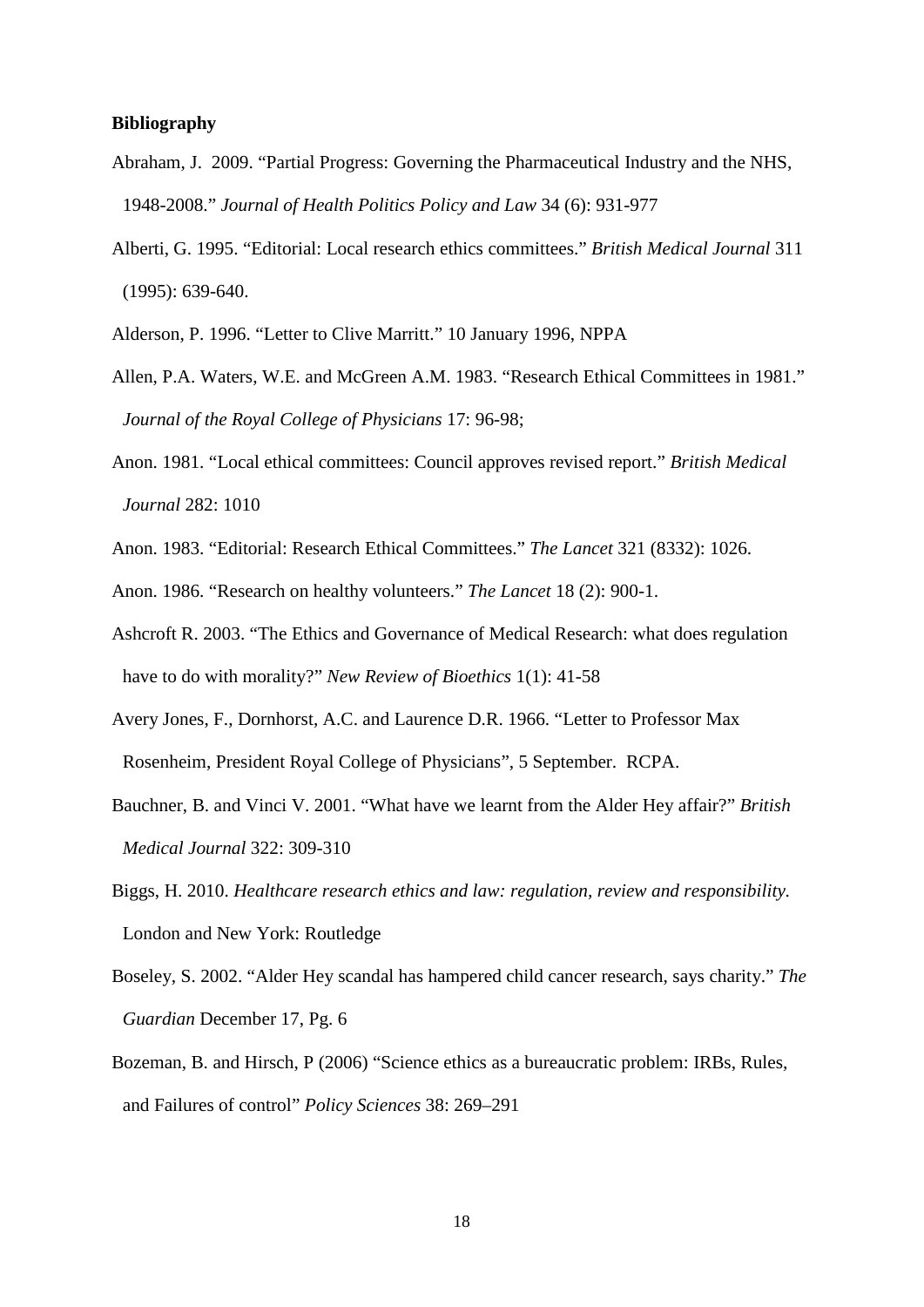- Central Ethics Committee of BMA (CEC). 1983. Local Ethical Research Committees & National (UK) Committee for Ethics of Clinical Medical Research, Draft4/December 1983, BMAA Eth42
- Chalmers, D. and Pettit, P. 1998. "Towards a consensual culture in the ethical review of research." *Medical Journal of Australia* 168 (2):79-82.
- Christian, M.C., Goldberg, J.L., Killen, J., Abrams, J.S., McCabe, M.S., Mauer, J.K., and Wittes, R.E. 2002. "A central institutional review board for multi-institutional trials." *N Engl J Med.* 346 (18):1405-8.
- Cooke, E. 2007. "Unpacking the Human Tissue Act 2004." *Research Ethics Review* 3 (1): 61–63
- Currie, E. 1990. *Lifelines.* Pan Publishing.
- Darragh, A., Kenny, M., Lambe, R., and Brick, I. 1985. "Sudden death of a volunteer." *The Lancet* 1 (8420): 93-4.
- Department of Health. 1991. Local Research Ethics Committees HSG(91)5. London: HMSO.
- Department of Health. 1995. Review of Ethics of Multi-Centre Trials, February 1995, CMO's Consultative Group on Research Ethics, RE/95/1, NPA.
- Department of Health. 2001a. *Governance arrangements for NHS Research Ethics Committees.* London: The Stationary Office.
- Department of Health. 2001b. *Research Governance Framework for Health and Social Care.* London: The Stationary Office.
- Department of Health and Social Security. 1975. Supervision of the ethics of clinical research investigations and fetal research. HSC{IS}153
- <span id="page-19-0"></span>Dewar, S. and Boddington, P. 2004. "Returning to the Alder Hey report and its reporting: addressing confusions and improving inquiries." *J Med Ethics* 30:463-469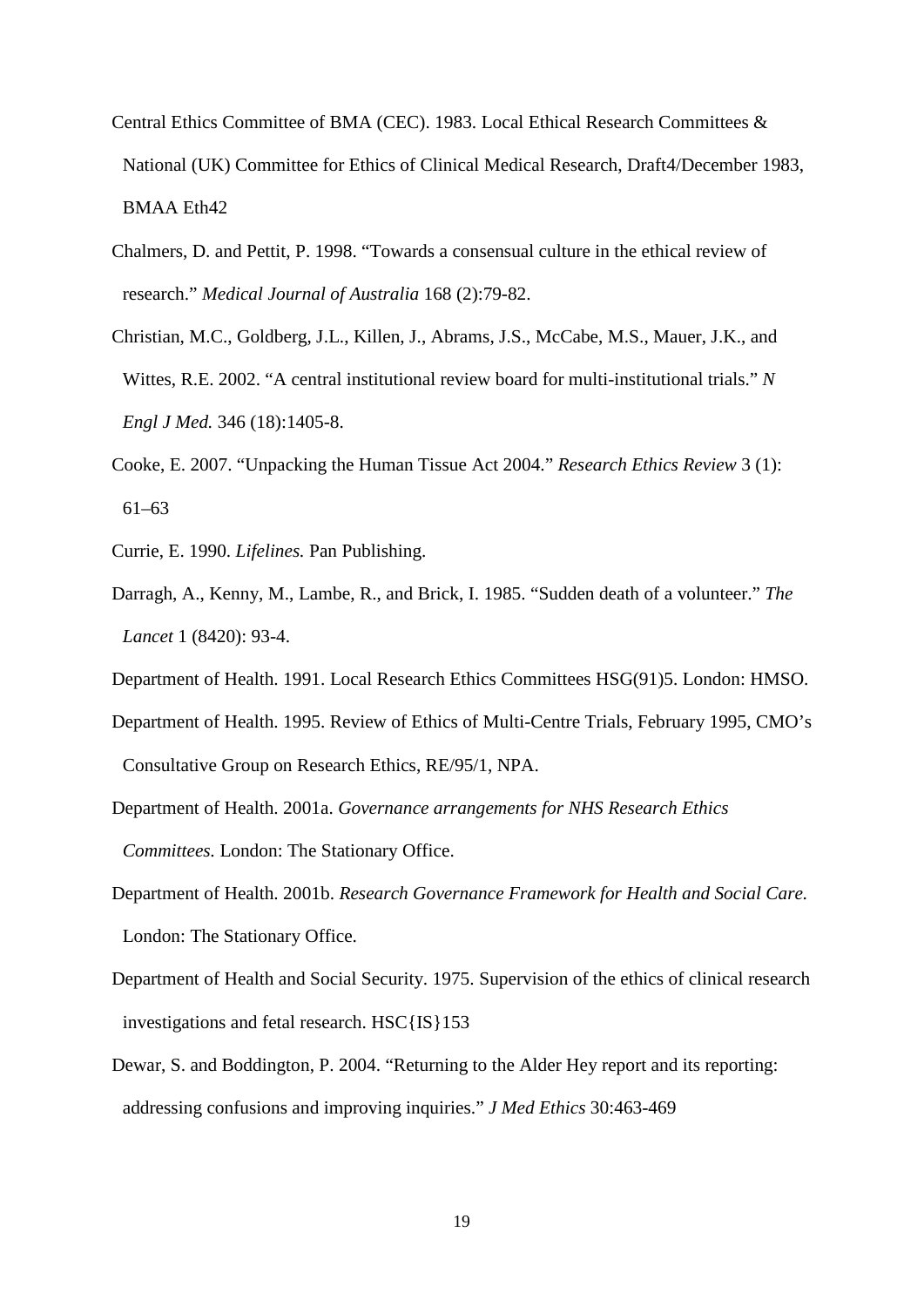- DiMaggio, P. J., & Powell, W. W. 1983. "The iron cage revisited: Institutional isomorphism and collective rationality in organizational fields." *American Sociological Review* 48 (2): 147–160.
- Dixon-Woods, M. and Ashcroft, R.E. 2008. "Regulation and the social licence for medical research." *Medicine, Health Care and Philosophy* 11 (4): 381-391
- Dixon-Woods, M., Yeung, K. and Bosk, C.L. 2011. "Why is UK medicine no longer a selfregulating profession? The role of scandals involving 'bad apple' doctors." *Social Science and Medicine* 73 (10): 1452 - 1459.
- Douglas-Jones, R. 2015. "A 'good' ethical review: audit and professionalism in research ethics." *Social Anthropology* 23 (1): 53-67
- Ervin, A.M., Taylor, H.A., Meinert, C.L., and Ehrhardt, S. 2015. "Evidence gaps and ethical review of multicenter studies." *Science* 350 (6261):632-3.
- Fitzgerald, M.H. 2005. "Punctuated Equilibrium, Moral Panics and the Ethics Review Process." *Journal of Academic Ethics* 2 (4): 315-338
- Gersick, C.J.G. 1991. "Revolutionary Change Theories: A Multilevel Exploration of the Punctuated Equilibrium Paradigm." *The Academy of Management Review* 16 (1): 10-36
- Godfrey, M. [MPWG] 1985. Letter to Sir James [Gowans] British Medical Association and Ethical Committees, 7/3/85, NA, FD7/3273.
- Griffiths, R., Stacey, T.E., and Struthers, J. 2000. "Commentary: Response from members of the Griffiths inquiry." *BMJ* 321 (7263): 752
- Guardian. 1988. "Leading article: Advice on consent." *The Guardian* June 24, p.26
- Hall, D. 2001. "Reflecting on Redfern: What can we learn from the Alder Hey story?" *Arch Dis Child* 84: 455-456
- Harrison, S. and Ahmad, W.I.U. 2000. "Medical Autonomy and the UK State 1975 to 2025." *Sociology* 34 (1): 129-146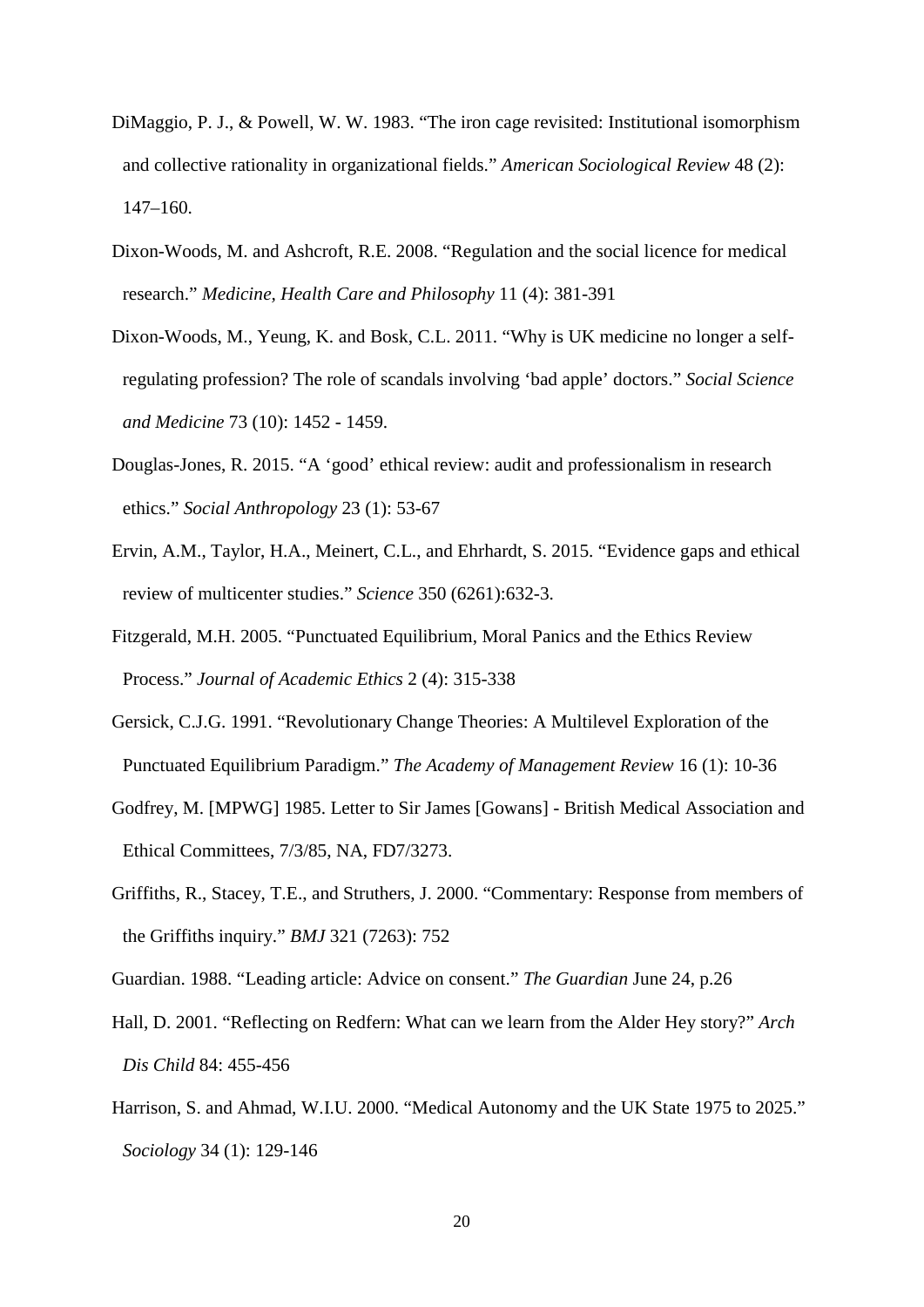- Harrison, S. and Lim, J.N.W. 2003. "The frontier of control: doctors and managers in the NHS 1966 to 1997." *Clinical Governance: An International Journal* 8 (1): 13 - 18
- Harry, J.D. 1987. "Research on healthy volunteers a report of the Royal College of Physicians." *British Journal of Clinical Pharmacology* 23: 379-381
- Harvard, J.D.J. 1985. Letter to Sir James Gowans, 14 February 1985, (letter and supporting material), NA, FD7/3273.
- Hazelgrove, J. 2002. "The old faith and the new science: the Nuremberg Code and human experimentation ethics in Britain,1946–73." *Soc. Hist. Med.* 15 (1): 109–35;
- Hedgecoe, A.M. 2009. " 'A form of Practical Machinery': The origins of Research Ethics Committees in the UK: 1967-1972" *Medical History* 53: 331-350
- Hedgecoe, A.M. 2012. "The problems of presumed isomorphism and the ethics review of social science: A response to Schrag." *Research Ethics* 8(2) 79–86
- Hedgecoe, A.M. 2014. "A deviation from standard design? Clinical trials, research ethics committees and the regulatory co-construction of organizational deviance." *Social Studies of Science*, 44(1): 59-81
- Hedgecoe, A.M., Carvalho, F., Lobmayer, P. and Rakar F. 2006. "Research Ethics Committees in Europe: implementing the Directive, respecting diversity" *Journal of Medical Ethics* 32: 483-486
- Hey, E. and Chalmers, I. 2000. "Investigating allegations of research misconduct: the vital need for due process." *BMJ*. 321 (7263):752-5.
- Hodgson, H. c.1963. Letter to Maurice Pappworth, Wellcome Library, Archives and Manuscripts, PP/MHP/C.1/6, , c. March 1963.
- Howell, C. and Kolins Givan, R. 2011. "Rethinking Institutions and Institutional Change in European Industrial Relations." *British Journal of Industrial Relations* 49(2): 231–255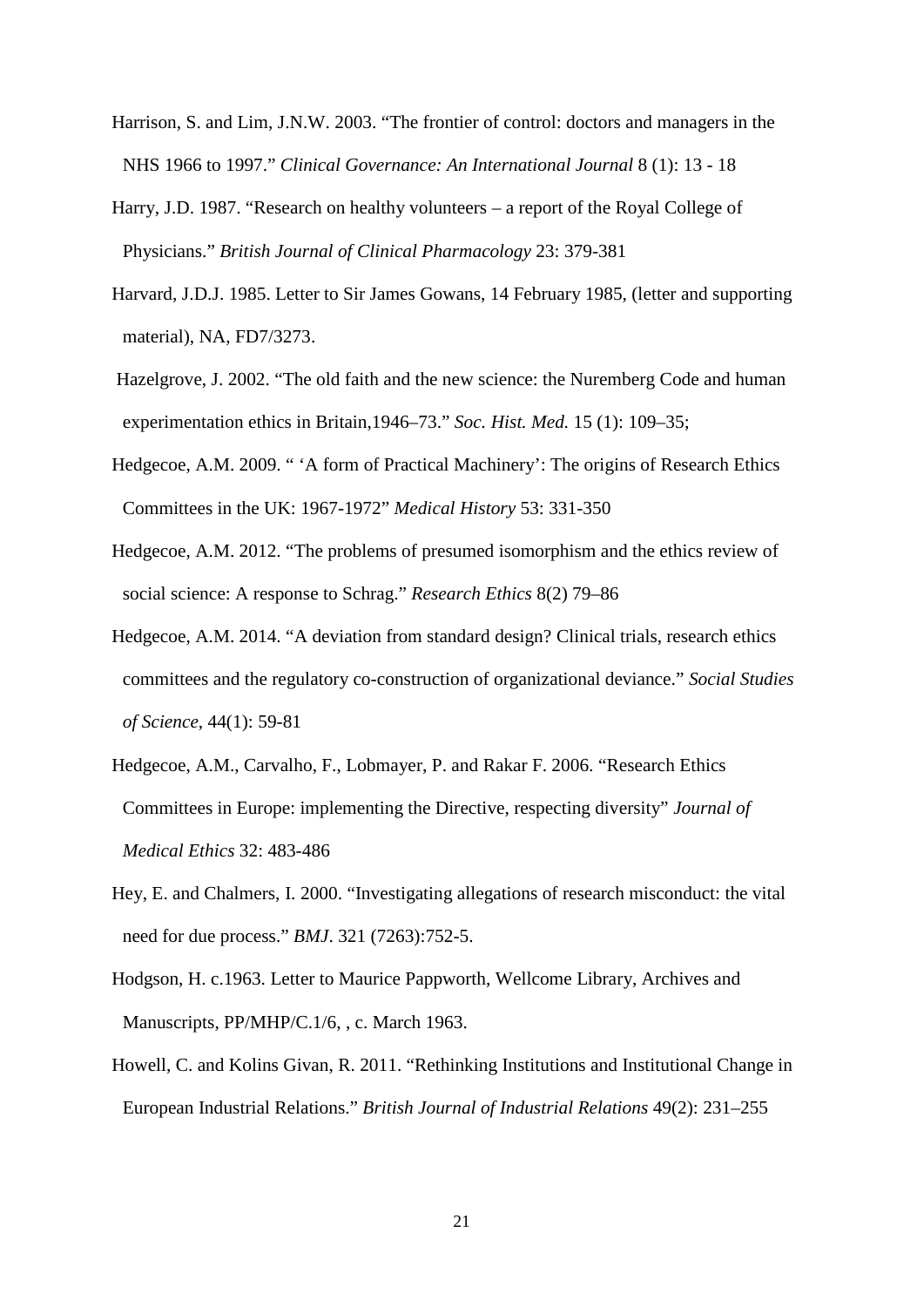Hoyland, P. 1985. "Cash offer for drug test student's death: Pharmaceutical company Roche Products offers compensation to family of Philip Jones." *The Guardian* April 25, p.1-2

Jones, J. 1999. "Government sets up inquiry into ventilation trial." *BMJ* 318: 533

- Klein, R. and Lewis, J. 1976. *The Politics of Consumer Representation: A study of Community Health Councils.* London: Centre for Studies in Social Policy.
- Krapohl, S. 2007. "Thalidomide, BSE and the single market: An historical-institutionalist approach to regulatory regimes in the European Union." *European Journal of Political Research* 46(1): 25–46
- Levine, C., and Caplan, A.L. 1986. "Beyond localism: a proposal for a National Research Review Board." *IRB* 8(2):7-9.
- Mahoney, J. and Thelen, K. 2009. "A Theory of Gradual Institutional Change" pp. 1-37 in Mahoney and Thelen (eds.) *Explaining Institutional Change: Ambiguity, Agency, and Power* Cambridge University Press
- Marritt, C. 1997. "Local Research Ethics Committees: A View from the Department of Health," in *Volunteers in Research and Testing*, ed. Bryony Close, R. Coomber, Anthony Hubbard, John Illingworth (Taylor and Francis, 1997), pp. 53-58.
- Mascette, A.M., Bernard, G.R., Dimichele, D., Goldner, J.A., Harrington, R., Harris, P.A., Leeds, H.S., Pearson, T.A., Ramsey, B., and Wagner, T.H. 2012. "Are central institutional review boards the solution? The National Heart, Lung, and Blood Institute Working Group's report on optimizing the IRB process." *Acad Med.* 87 (12):1710-4.
- McHale, J., Habiba, M., Dixon-Woods, M. et al 2007. "Consent for childhood cancer tissue banking in the UK: the effect of the Human Tissue Act 2004." *Health-care Research* 8(3): 266–272
- Medicines Commission. 1987. *Advice to Health Ministers on Healthy Volunteer Studies* London: DHSS.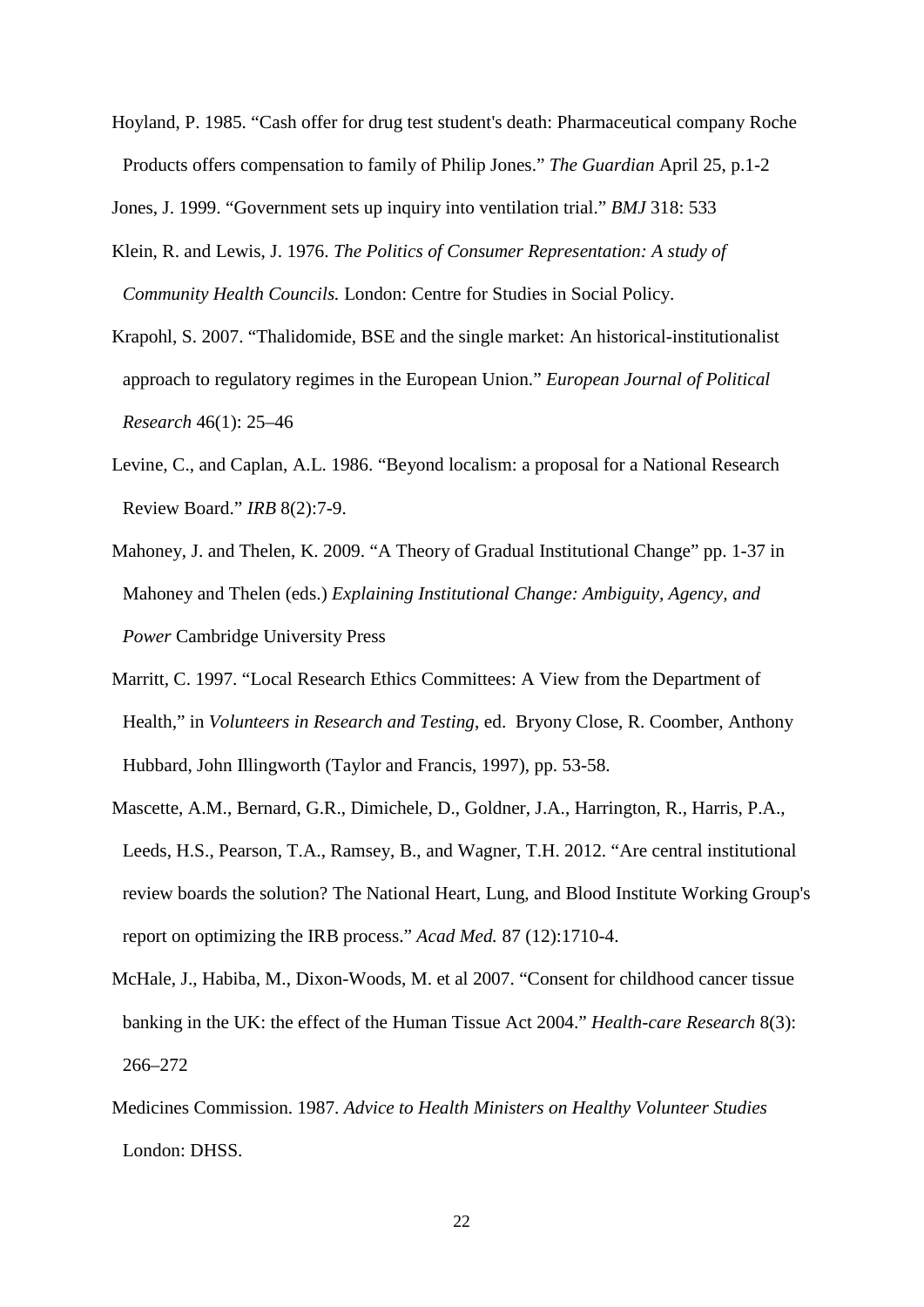Ministry of Health. 1968. Supervision of the Ethics of Clinical Investigations HM68(33)

- Mold, A. 2010. "Patient Groups and the Construction of the Patient-Consumer in Britain: An Historical Overview." *Journal of social policy* 39 (4): 505-521
- Mold, A. 2011. "Making the Patient-Consumer in Margaret Thatcher's Britain." *Historical journal* 54 (2): 509-528.

Moyle, R. 1977. Letter to Hugh Jenkins MP, 9 May, NA MH160/1291

NHS Executive. 1997. *Ethics Committee Review of Multi-Centre Research: Establishment of Multi-centre Research Ethics Committees* London: Department of Health.

NHS Executive West Midlands Regional Office. 2000. *Report of a review of the research framework in North Staffordshire Hospital NHS Trust* (Griffiths report). Leeds, NHS Executive.

NIH. 2016. NIH Policy on the Use of a Single Institutional Review Board for Multi-Site Research, July 21 http://osp.od.nih.gov/sites/default/files/NIH\_sIRB\_Policy\_Multi\_site\_Research\_UPDATED2016.pdf

Nott, P.N. and Steel E.A. 1988. "Scrutinising research ethics committees." *BMJ* 297(6659): 1333.

- Office of the Surgeon General. 1966. Investigations involving human subjects, including clinical research. Memo to the Heads of Institutions Receiving Public Health Service Grants from the Surgeon General, 1 July 1966. Policy and Procedure Order 129.
- Orme, M,, Harry, J., Routledge, P., and Hobson, S. 1989. "Healthy volunteer studies in Great Britain: the results of a survey into 12 months activity in this field." *Br J Clin Pharmacol* 27(2):125-33.
- Pappworth, M.H. 1962. "Human Guinea Pigs: A warning." *The Twentieth Century* Autumn 1962. pp.68-71
- Pappworth, M.H. 1967. *Human Guinea Pigs: Experimentation on Man* London, Penguin Patients' Association. nd. "A bill." NA MH 160/1291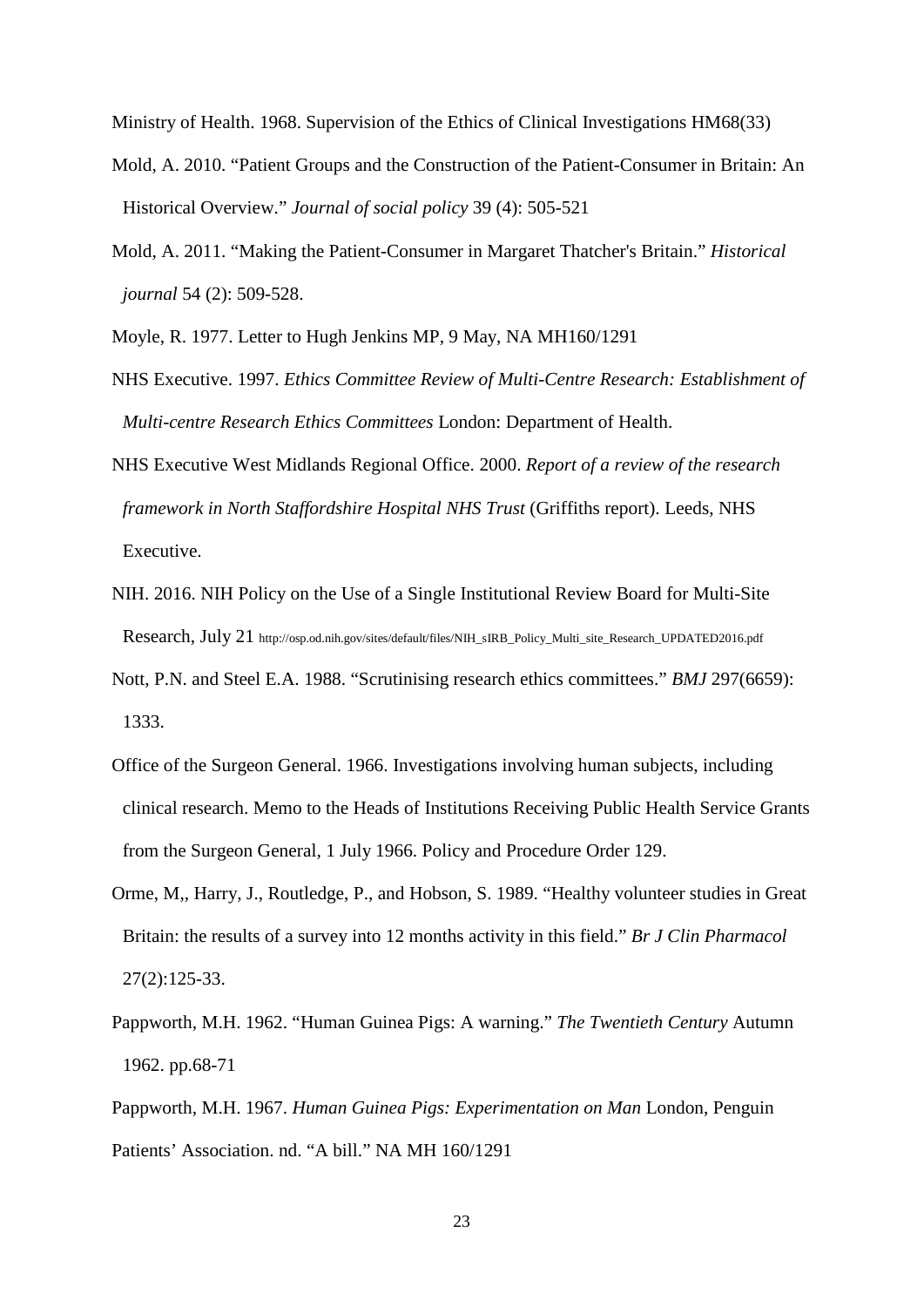- Petryna, A. 2009. *When Experiments Travel: Clinical Trials and the Global Search for Human Subjects* Princeton University Press
- Pettit P. (1992) "Instituting a research ethic: chilling and cautionary tales". *Bioethics* 6(2):90- 112.
- Pfeffer N (2011) "Reflections on CERES (Consumers for Ethics in Research), in Norris, N., Balmer B and Hebdon J (eds) Workshop June 10th 2011, *Report on Workshop Proceedings: discussion, conclusions and next steps* (UCL: London)
- Redfern M. (2001) *The Royal Liverpool Children's Inquiry Report*. London: The Stationery Office.
- Royal College of Physicians (1967) *Report of the Committee on the Supervision of the ethics of Clinical Investigations in Institutions* (London: RCP).
- Royal College of Physicians (1973) *Report of the Committee on the Supervision of the ethics of Clinical Research Investigations in Institutions* (RCP: London)
- Royal College of Physicians (1974) "Report of a meeting of Chairmen of Ethical Committees...", Thursday 17th October 1974, RCPA, MS4930.
- Royal College of Physicians (1984, 1st Edition) *Guidelines on the practice of Ethics Committees in medical research* (London: Royal College of Physicians of London)
- Royal College of Physicians (1986) "Research on Healthy Volunteers: A report of the Royal College of Physicians" *Journal of the Royal College of Physicians of London* 20(4): 243- 257
- Royal College of Physicians (1989) Minutes of a meeting of the College Committee on Ethical issues in Medicine, 6th November 1989 RCPA MS5062
- Royal College of Physicians (1990, 2nd Edition) *Guidelines on the practice of Ethics Committees in medical research involving human subjects* (London: Royal College of Physicians of London)